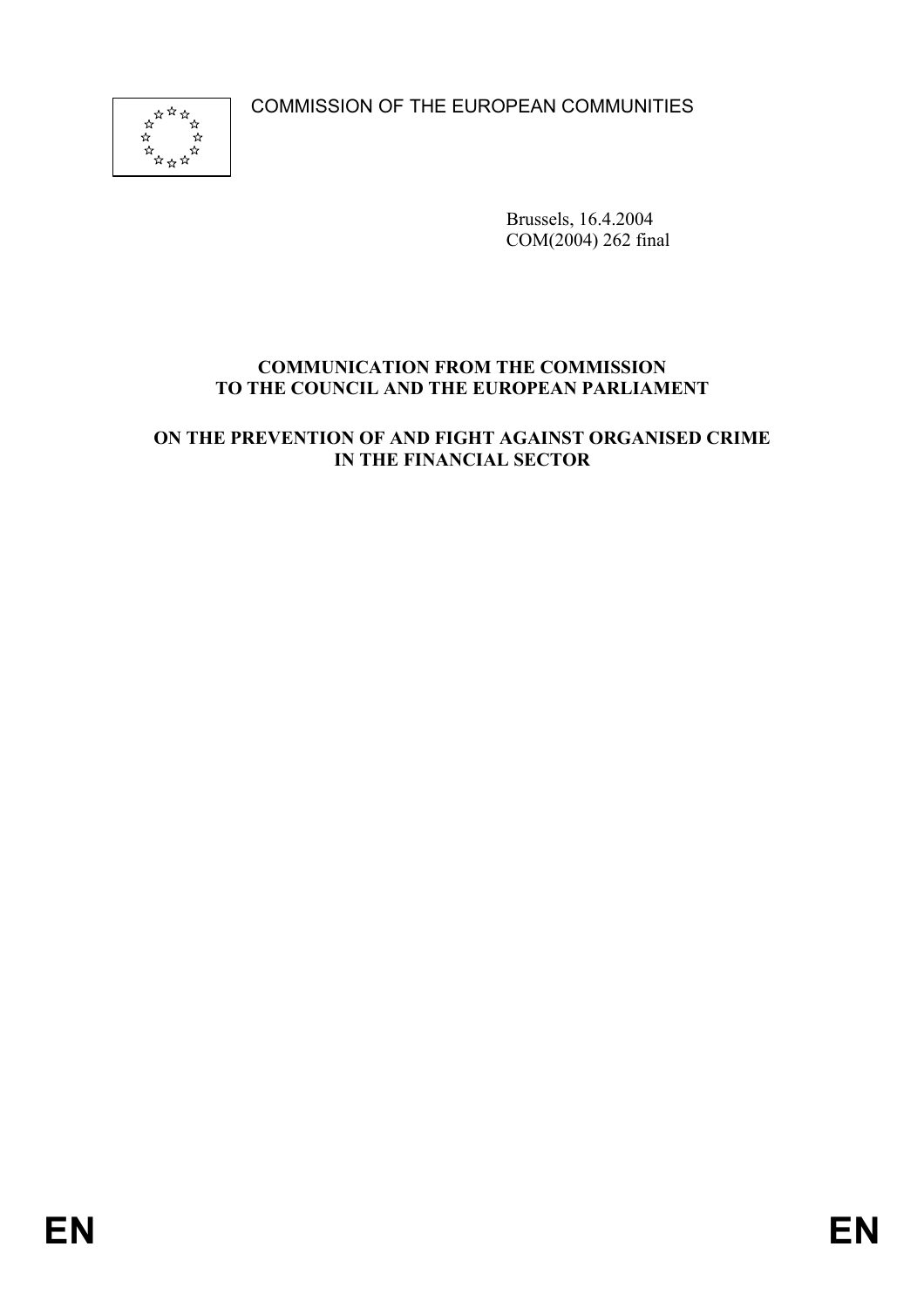# **TABLE OF CONTENTS**

| 1.   |                                                                                     |  |
|------|-------------------------------------------------------------------------------------|--|
| 2.   | OVERVIEW OF MEASURES TAKEN AND POSSIBLE FUTURE ACTION IN                            |  |
| 2.1. |                                                                                     |  |
| 2.2. | Existing Community Anti-Money Laundering Legislation - The First and Second         |  |
| 2.3. |                                                                                     |  |
| 2.4. | Other existing anti-money laundering measures and possible future policy measures 9 |  |
| 2.5. |                                                                                     |  |
| 2.6. | Fraud (other than against the financial interests of the Communities)  14           |  |
| 2.7. |                                                                                     |  |
| 2.8. |                                                                                     |  |
| 3.   | HORIZONTAL TOOLS TO STRENGTHEN THE FIGHT AGAINST                                    |  |
| 3.1. |                                                                                     |  |
| 3.2. |                                                                                     |  |
| 3.3. |                                                                                     |  |
| 3.4. |                                                                                     |  |
| 3.5. |                                                                                     |  |
| 3.6. |                                                                                     |  |
| 3.7. |                                                                                     |  |
| 4.   | POLICIES TO SUPPORT THE IMPLEMENTATION OF MEASURES TO                               |  |
| 4.1. |                                                                                     |  |
| 4.2. |                                                                                     |  |
| 5.   |                                                                                     |  |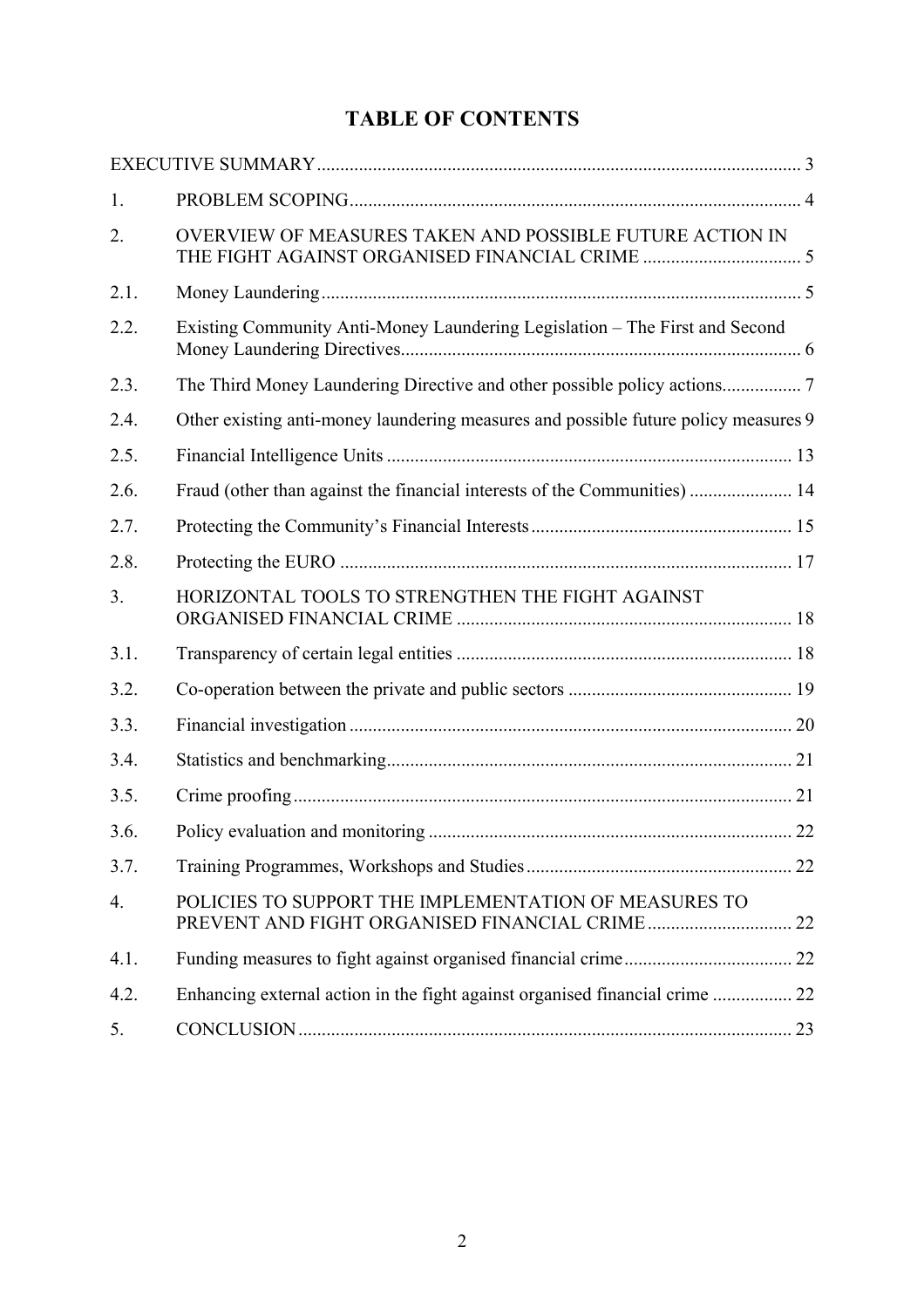#### **EXECUTIVE SUMMARY**

- The aims of this Communication are to provide an overview of action taken in the prevention of and fight against organised crime in the financial sector ("organised financial crime") and to discuss policy action which could strengthen the fight against this type of crime. For the purposes of this Communication, organised financial crime is taken to mean activities of organised crime groups which abuse financial or payment systems with a view to financial gain, a definition which is wide enough to embrace certain recent scandals in the corporate sector.
- The importance of the fight against organised financial crime goes beyond the specific crime itself since, if successful, it attacks the very foundations of organised crime networks, namely the maximisation of profit by illicit means. Depriving organised criminals of the ability to launder money or to finance criminal activity significantly impedes their motivation and ability to function.
- Since the terrorist attacks of  $11<sup>th</sup>$  September 2001, it has become increasingly apparent that terrorist networks use organised crime methods to acquire, move and launder assets. Accordingly, this Communication is also relevant to the fight against terrorist financing. Issues specific to terrorist financing are further developed in the Commission's Communication on Terrorism and other serious crime.<sup>1</sup>
- Investigations of organised financial crime generally require a multi-disciplinary approach, including accounting, auditing, legal, fiscal and banking expertise. Cooperation between private and public sectors based on a common objective of reducing the harm of organised financial crime could facilitate access to relevant expertise and promote mutual confidence in each other's ability and willingness to investigate and reduce the incidence of such crime.
- Law enforcement authorities should be encouraged as a routine matter to undertake **financial investigations** which are not limited to the specific crime but investigate more broadly the surrounding criminal networks including the identification of proceeds of crime, gather intelligence regarding the behaviour of suspects in conformity with data protection provisions, and attempt to identify the ultimate beneficiaries of organised financial crime. This will also help ensure an **intelligence led** approach to investigations.
- Complex money laundering arrangements taking advantage of the ease of incorporating legal entities, the use of nominees and employing a range of devices to cloud identification of the true beneficial owner facilitate the carrying out of organised financial crime. The issue of transparency, including the use of financial havens and special purpose vehicles, as illustrated most recently by the Parmalat scandal, should therefore be addressed as an important aspect of the fight against organised financial crime.

<sup>1</sup> Commission Communication on measures to be taken to combat terrorism and other forms of serious crime, in particular to improve exchanges of information, adopted by the Commission on 29.3.2004 - COM(2004)221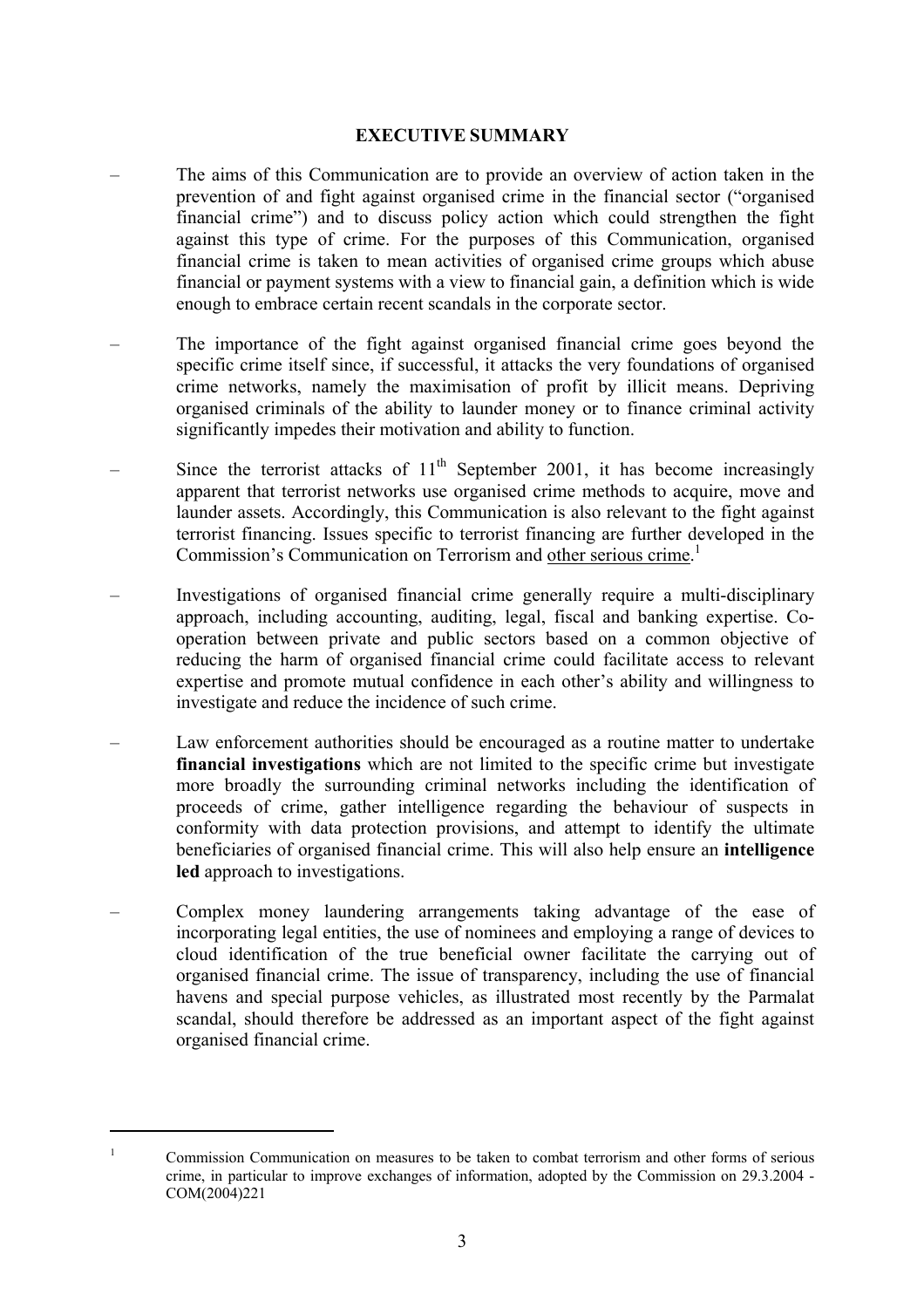- Measuring organised financial crime, evaluating the effectiveness of policy, assessing trends and possible threats require implementation of **a coherent statistical apparatus** to allow production of reliable and comparable statistics on organised financial crime. In addition, systems to allow **tracing of the law enforcement process and other follow up of data** provided to Financial Intelligence Units under anti-money laundering rules should be enhanced to help monitor the impact of anti-money laundering rules.
- Profit is the main goal of organised crime groups. It follows that removing the proceeds and instrumentalities of crime is probably the most effective way of tackling organised crime. There is a clear need for effective asset seizure and confiscation systems. Use of duly empowered **asset recovery bodies** possibly, as exemplified by certain Member States, with the ability to use civil remedies towards asset recovery in appropriate cases, merits further consideration in this context.
- Whilst acknowledging that far-reaching anti-money laundering measures are already in place, the Commission considers that evaluation of organised financial crime is crucial to identifying best practices and the need for legislative or other initiatives in this field. A full evaluation of organised financial crime policy and measures in the EU should therefore take place in 2005.

## **1. PROBLEM SCOPING**

 $\overline{a}$ 

This Communication addresses the problem of organised crime in the financial sector. The focus is therefore on non-violent crime generally involving abuse of financial and/or payment systems and resulting in illicit financial gain. For the purposes of this Communication, organised crime in the financial sector ("organised financial crime") covers a range of illegal activities, including money laundering, financial fraud and counterfeiting of the Euro when committed by criminal organisations. The latter are defined in the Joint Action of  $21<sup>st</sup>$  December 1998.<sup>2</sup>

Focusing on measures taken since the Tampere European Council of 1999, which reinforced the commitment to the fight against organised crime at EU level, the purpose of this Communication is twofold:

- first, to provide an overview of action taken to date, either specifically targeting organised financial crime or contributing to the global fight against this form of criminality, and
- second, on the basis of this overview, to identify those areas where new initiatives may be needed to strengthen the fight against organised financial crime.

<sup>2</sup> Article 1 of the Joint Action of 21 December 1998 (98/733/JHA) states "Within the meaning of this Joint Action, a criminal organisation shall mean a structured association, established over a period of time, of more than two persons, acting in concert with a view to committing offences which are punishable by deprivation of liberty or a detention order of a maximum of at least four years or a more serious penalty, whether such offences are an end in themselves or a means of obtaining material benefits and, where appropriate, of improperly influencing the operation of public authorities".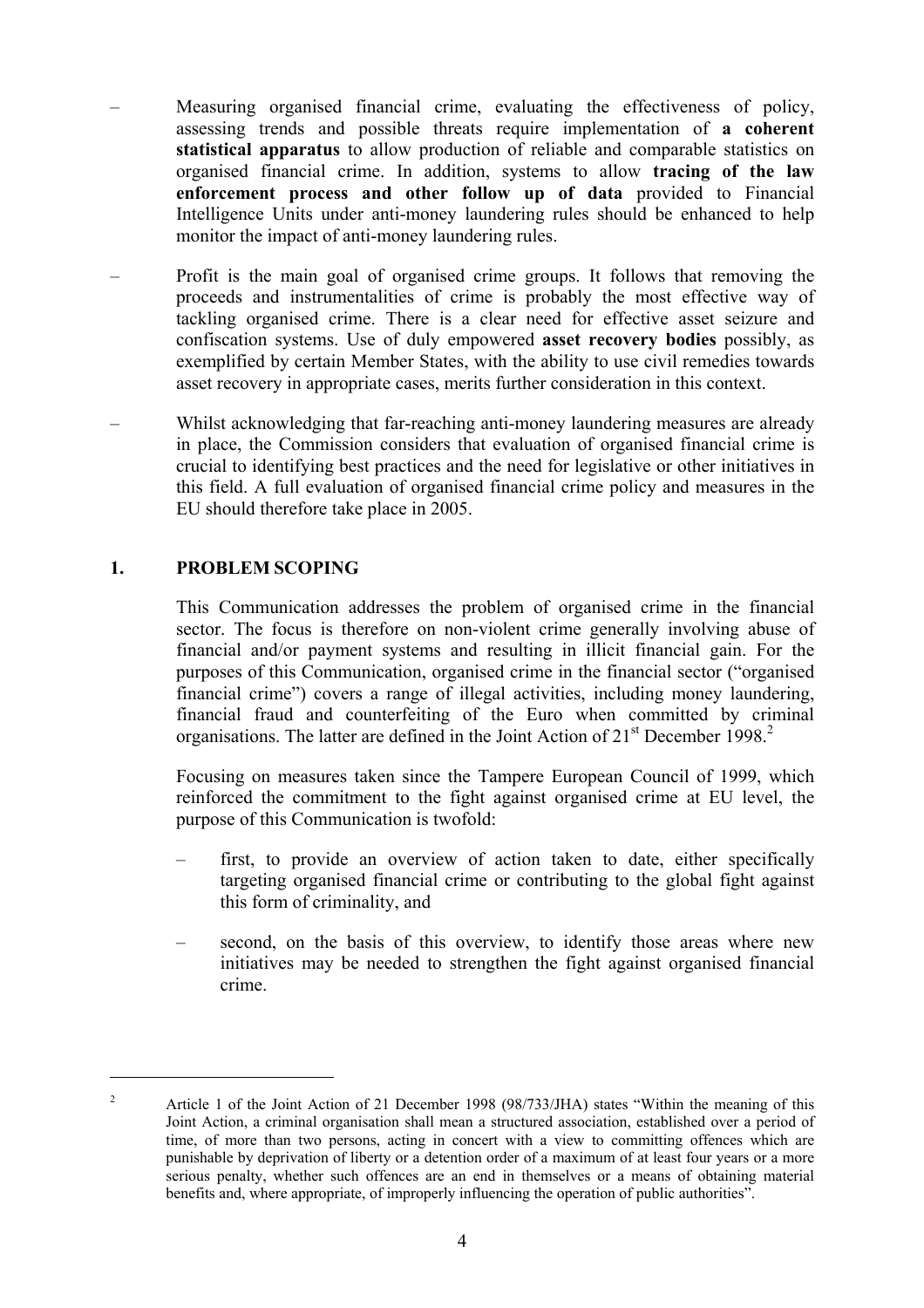Financial crime is often wrongly perceived as a "victimless" crime. While organised financial crime may not always impact directly on individuals (though many examples exist where individuals suffer direct harm), the reality is that its broader societal impact is considerable in terms of lost revenues, loss of reputation and degradation of public standards. High levels of such crime can discourage the creation of new enterprises, deter potential investors and distort competition.

Against this background, the fight against organised financial crime draws its importance not only from the criminal act as such. Where such an act provides the basis for committing other, possibly even more serious forms of crime, its financial investigation becomes a central element of the European Union's strategy against organised crime, because organised crime cannot survive without access to money or other financial assets. While tackling crime in itself has an impact on the activities of criminal organisations, tackling its core objective, profit, can be equally, or more, effective in putting it out of business.

In this context, the following considerations merit special attention:

- So far no attempt has been made at EU level to define precisely the term "financial crime", which is made up of a significant number of specific types or sub categories of crime. If organised financial crime is to be effectively tackled at EU and international levels, there may be important benefits in working towards a common definition in this area. This could lead to a converging policy approach and understanding of how best to prevent and fight against organised financial crime.
- Civil law and administrative rules, procedures and sanctions must become integral components of an effective crime prevention and investigation strategy, complementary to criminal law provisions, in particular in cases where the effective prosecution of criminal or civil offences is impossible or hindered by ineffective means of judicial co-operation. Full and effective administrative co-operation and exchange of information between relevant regulatory and supervisory authorities can play an important role in preventing and addressing financial crime. **For the effectiveness of the fight against organised financial crime, comprehensive policies must be elaborated at EU level comprising substantial criminal law and civil law provisions and regulatory dialogue in an integrated approach towards crime prevention and law enforcement**.

## **2. OVERVIEW OF MEASURES TAKEN AND POSSIBLE FUTURE ACTION IN THE FIGHT AGAINST ORGANISED FINANCIAL CRIME**

#### **2.1. Money Laundering**

The fight against money laundering has been a top political priority of the European Union for a number of years, based on the need to protect the financial system from contamination and misuse, and to aid efforts to combat organised crime in the financial sector. The European Council stated in the conclusions of the Tampere Summit that money laundering is at the very heart of organised crime and that it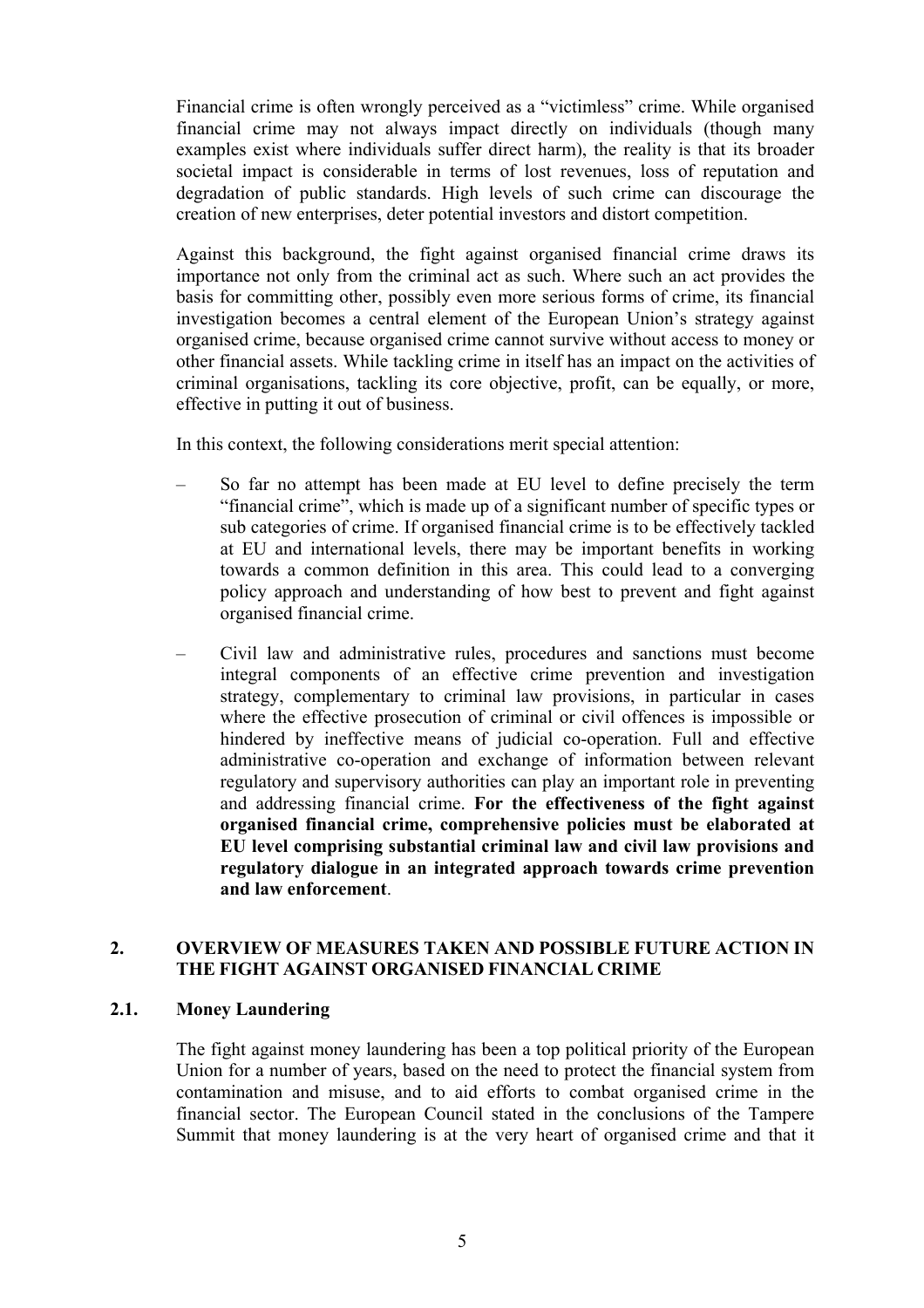should be rooted out wherever it occurs and concrete steps must be taken to trace, seize, freeze and confiscate the proceeds of crime<sup>3</sup>.

Since the September 11, 2001 terrorist attacks in the USA money laundering defences have been expanded to cover a wide range of serious crime, including terrorist financing<sup>4</sup>.

Criminal money, besides being a threat to social and political stability, also puts at risk the reputation and stability of financial institutions and the banking and financial system in general. This is why the Commission has taken firm action to protect the financial system from misuse by money launderers. The Commission is determined to continue this work and to develop anti-money laundering legislation in the context of an ever more sophisticated international financial system. In order to be as effective as possible it is important that these Community initiatives are completed by measures taken within the framework of co-operation among the Member States.

## **2.2. Existing Community Anti-Money Laundering Legislation – The First and Second Money Laundering Directives**

The need to protect the financial system from misuse and the fear that the application of radically different measures in this area could prejudice the proper functioning of the Internal Market provided the European Commission with the legal basis under the Treaty for proposing Community legislation. Two Community directives have been adopted in this area, the first in 1991 and the second in 2001.

The 1991 Money Laundering Directive<sup>5</sup> is the key instrument in combating money laundering. It gave the force of European law to those of the 40  $FATF<sup>6</sup>$ Recommendations dealing specifically with the financial sector. The 40 FATF Recommendations are considered to be the *de facto* world standard in the fight against money laundering. On one major point, however, the Directive moved ahead of the FATF. While the original 40 Recommendations made the reporting of money laundering an option, the Directive already made this an obligation. Essentially, the Directive requires financial institutions to identify and know their customers, to keep appropriate records, and establish anti-money laundering training programmes. Under the Directive banking secrecy rules have to be suspended where necessary and any suspicion of money laundering has to be reported.

<sup>3</sup> Conclusion 51 of the Tampere European Council, 15 and 16 October 1999

<sup>4</sup> In a joint declaration of the Council and Commission modifying the minute to the 2386<sup>th</sup> session of the General Affairs Council of 19<sup>th</sup> November 2001, it was stated that offences connected to the financing of terrorism constitute serious crime for purposes of Directive 91/308/EEC.

Council Directive 91/308/EEC of 10<sup>th</sup> June 1991 on prevention of the use of the financial system for the purpose of money laundering. The Directive sets outs a framework for credit and financial institutions to tackle money laundering. The first Directive was based on the original Forty Recommendation adopted by the Financial Action Task Force. The Directive also set up the Contact Committee (under the aegis of the Commission) to facilitate co-ordinated implementation of the Directive and consultation between Member States.

The FATF (Financial Action Task Force on Money Laundering), an inter-governmental body established by the G-7 Summit in 1989, is the foremost international body devoted to the combating of money laundering and terrorist financing. The Task Force is a "policy-making body" which works to generate the necessary political will to bring about national legislative and regulatory reforms in these areas. Over the years the FATF has achieved real practical successes and has acquired considerable international standing. The Commission is a full member of FATF alongside all the Member States. For further information see: http://www.fatf-gafi.org.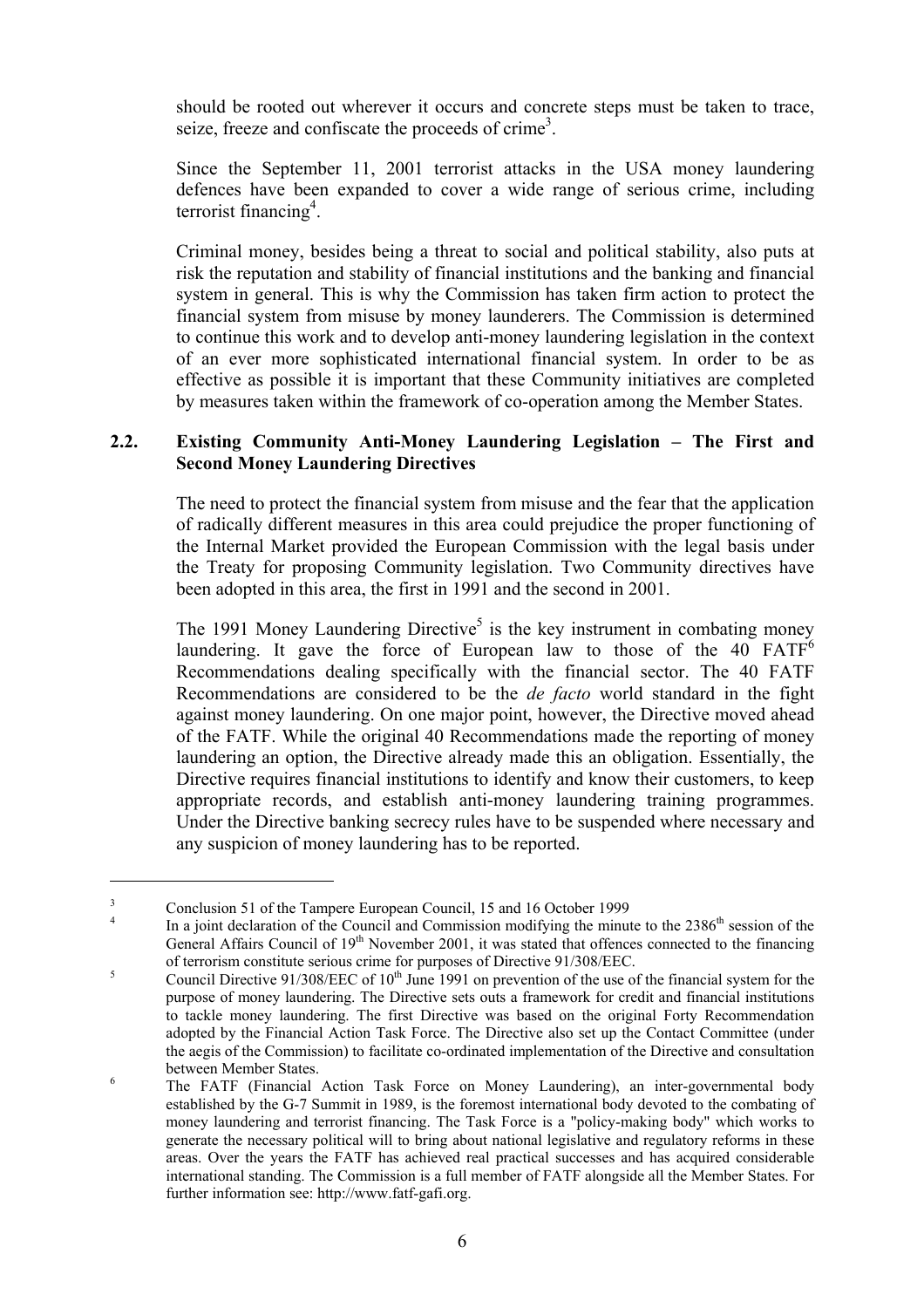The Directive also requires entities subject to reporting obligations to adopt a **risk based approach** and to examine with special attention any transaction which they regard as likely, by its nature, to be related to money laundering. These entities are encouraged to detect vulnerable areas of their operations, within the framework of their legal obligations and to prioritise their anti-money laundering efforts accordingly.

The **2001 Money laundering Directive**<sup>7</sup> , which Member States should have transposed into national law by 15 June  $2003^8$ , extends the concept of criminality covered by the Directive to a wider range of serious crime and extends the antimoney laundering obligations to a wider range of professions and activities than covered by the first Directive. **In addition to the financial sector, it embraces auditors, external accountants, notaries and lawyers, casinos and estate agents.**  The legal professions are included only in respect of certain high-risk lines of business (financial, property and corporate). The Commission is aware that the application of anti-money laundering defences to some extent generated a shift from traditional laundering methods to new forms, including the use of cash payments. Given its anonymous character, this form of money laundering has grown in importance**.** The **use of large-scale cash payments** is therefore also considered in the Directive and Member States must extend the obligations laid down in the Directive to **certain dealers in high-value goods**, whenever payment is made in cash and in an amount of EUR 15 000 or more. **Whether the existing Directives should be modified to provide more extensive anti-money laundering defences in respect of the use of large-scale cash payments is currently being explored.** 

The issues of **adequate feedback** and the sharing of money laundering related data between the public and private sectors are also covered in the Directive, which provides that Member States must ensure that the institutions and persons subject to the Directive have access to up-to-date information from the public authorities on the practices of money laundering and on indications leading to the recognition of suspicious transactions. **The Commission will consider whether further measures need to be taken in this area. In order to maintain the vigilance and commitment of the private sector players, they must be able to see that the costs imposed are generating worthwhile results.** 

## **2.3. The Third Money Laundering Directive and other possible policy actions**

 $\overline{a}$ 

Most Member States and the European Commission took the view that it was necessary to await the results of negotiations on the revised 40 FATF Recommendations before pursuing new legislative measures in this area. The revised Recommendations were adopted at the FATF Plenary Meeting in June 2003.<sup>9</sup>

<sup>7</sup> Directive 97/200/EC of the European Parliament and of the Council of 4 December 2001 on prevention of the use of the financial system for the purpose of money laundering.

As of end January 2004 only nine Member States had transposed the Second Money Laundering Directive into national law. These Member States are Denmark, Germany, Netherlands, Ireland, the United Kingdom, Spain, Belgium, Austria and Finland.

The new FATF 40 Recommendations are available at www.fatf-gafi.org. The most recent revision of the Forty FATF Recommendations considerably reinforces the "know your customer" principle, extends the criminal coverage of money laundering and encourages enhanced international cooperation in the fight against money laundering. In addition the revised 40 Recommendations considerably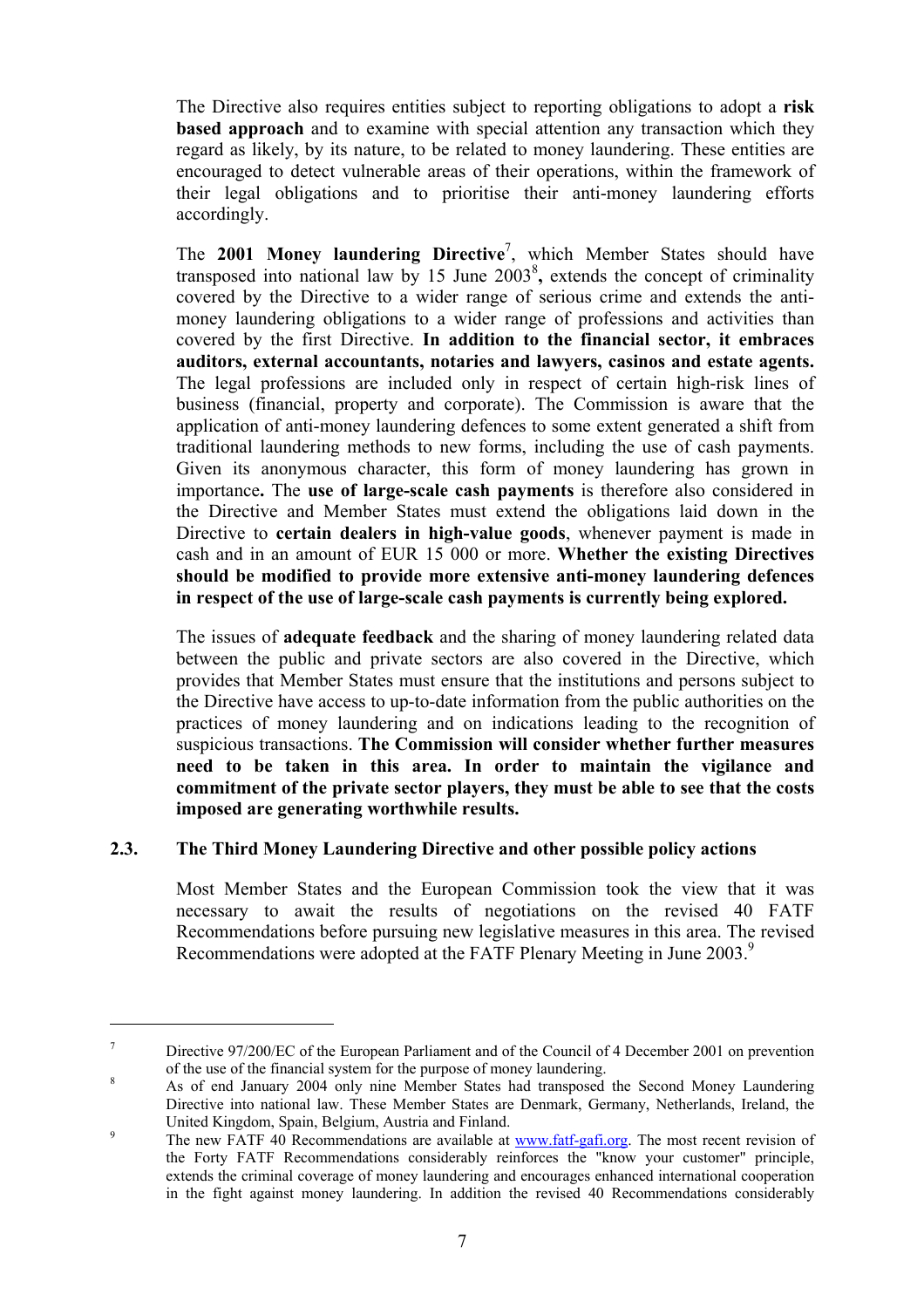The 2001 Directive anticipates a third directive covering the concept of predicate offences. **The Commission has now announced its intention of tabling a proposal for a 3rd directive by June 2004. On this point the Commission favours full alignment on the definition of serious offences laid down in Joint Action 98//699/JHA10. In addition, the Member States are committed to implementing the revised 40 FATF Recommendations. The proposal for a third directive should determine the changes to be made to the existing Directive to ensure that the EU standard never falls below the international standard set by the FATF notably in the area of customer due diligence, which, in view of the recent Parmalat scandal, should continue to be addressed as an important instrument in the fight against money laundering.** 

**The Commission is considering whether the prohibition of money laundering in the Second Directive should be extended specifically to cover financing of terrorism as well.** This would mean that the money laundering reporting and other obligations under the Directive would be extended to cover any transaction which might be an indication of terrorist financing. The current definition of money laundering does not adequately deal with the case where legitimate money or property is intended for or diverted to terrorist financing purposes.

**The Commission is also considering the introduction in the directive proposal of the general principle that employees in credit and financial institutions making suspicious transaction reports (STRs) should receive appropriate protection.**  The Commission is concerned that threats to employees of financial institutions could have a counter-productive effect in the fight against money laundering.

The FATF adopted on 14 February 2003 interpretative notes on two of the Eight Special Recommendations<sup>11</sup> on Terrorist Financing (Special Recommendation VI on "alternative remittance systems" and Special Recommendation VII on "wire transfers"), which both deal with payment issues $12$ . The Commission envisages the establishment of a single payments area for all kind of payments and favours integrating these requirements into Community  $\text{law}^{13}$  Operators in the payments sector are calling for fully EU harmonised rules on these aspects in order to ensure a

expand the list of the persons and institutions required to participate actively in the fight against money

laundering.<br><sup>10</sup> Offences punishable by a deprivation of liberty of a maximum of more than one year or, as regards those States which have a minimum threshold for offences in their legal system, offences punishable by deprivation of liberty for a minimum of more than six months. Now replaced by Council Framework Decision 2001/500/JHA.<br><sup>11</sup> The Eight Special Recommendations, which were agreed and adopted by the FATF in October 2003,

are the new international standard to combat terrorist financing. Implementing these Special Recommendations should deny terrorists and their supporters access to the international financial system.<br>The objective of SR VI is to increase the transparency of payment flows by ensuring that jurisdictions

impose consistent anti-money laundering and counter-terrorist financing measures on all forms of money/value transfer systems, particularly those traditionally operating outside the conventional financial sector. SR VII was developed with the objective of preventing terrorists and other criminals from having unfettered access to wire transfers for moving their funds and for detecting such misuse when it occurs. Specifically, it aims to ensure that basic information on the originator of wire transfers

<sup>&</sup>lt;sup>13</sup> is immediately available.<br>See in this context Commission Communication on a New Legal Framework for Payments in the Internal Market COM(2003) 718 final. Available at Commission homepage http://europa.eu.int/comm/internal\_market/payments/framework/index\_en.htm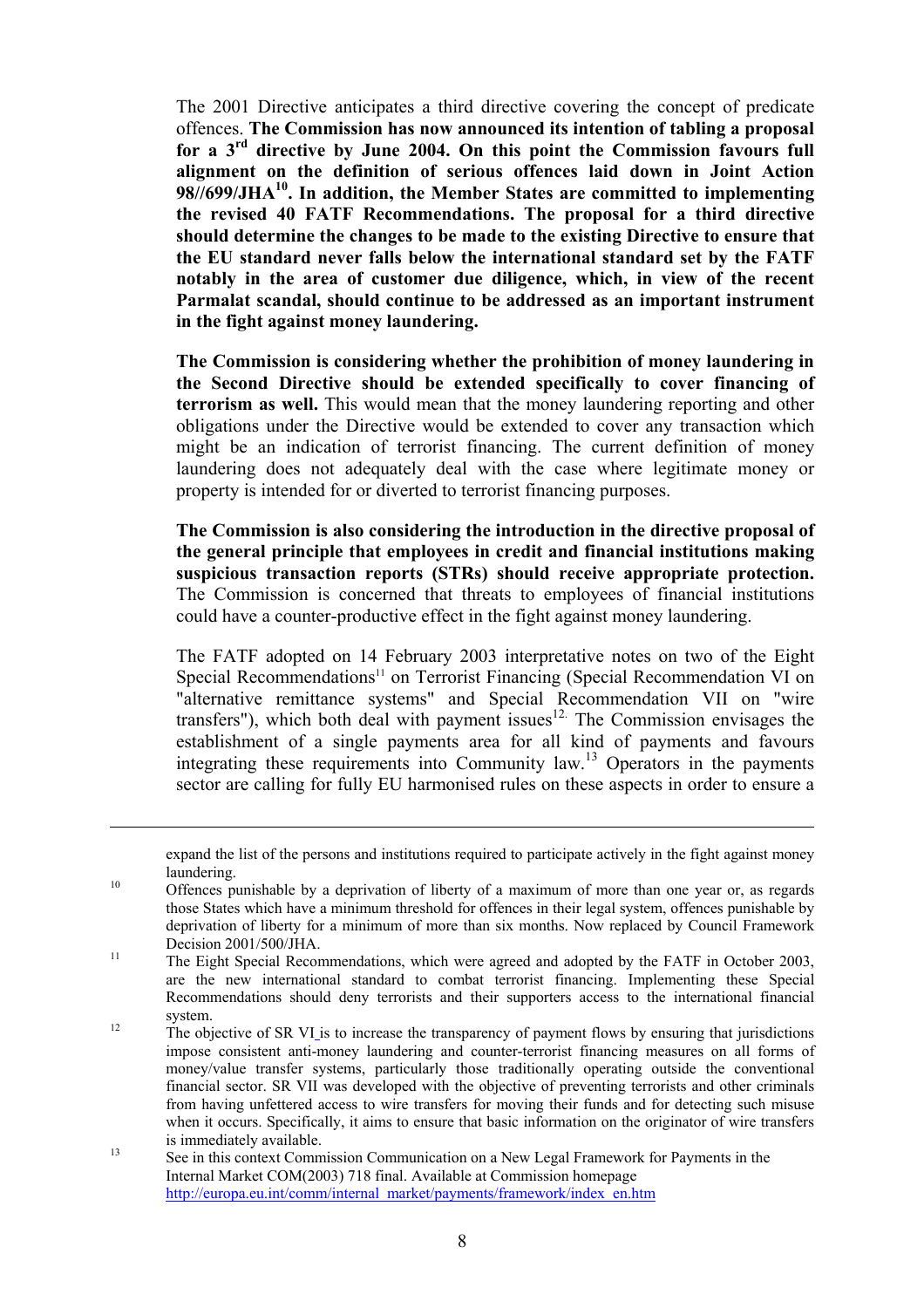level playing field (including equal conditions for payment service providers, access, cost of compliance) and for reasons of efficiency (identical originator information requirements to allow straight-through-processing").

**The Commission will continue to explore in 2004 the sharing of anti-money laundering data (feedback) between public and private sectors and the risk of the use of large-cash payments.** As far as information sharing is concerned, public and private sector efforts will be monitored in order to establish whether further Community action is needed in this area.

**The Commission will propose improved procedures for identifying the holders and beneficiaries of bank accounts.** Although the 2001 Protocol to the Convention on Mutual Assistance in Criminal Matters between the Member States of the European Union<sup>14</sup> (not yet ratified) contains provisions on requests for information on bank accounts, banking transactions and the monitoring of banking operations, it is not clear that the necessary information is always readily available. Banks should be under the obligation to be able to respond rapidly to requests for information from the competent authorities.

Apart from the two money laundering directives mentioned under point 2.2, the Commission presented on 2 July 2002 a proposal for a Council and Parliament regulation on the prevention of money laundering by means of customs cooperation (OJ C 227, 24.9.2002, p 575). The money laundering directives govern, inter alia, the control of financial resources moving via financial institutions. However, there is a risk that this control mechanism could be undermined by large scale movements of cash which are not uniformly subject to control in the Community. The proposal foresees a uniform approach to cash control based on a declaration system for amounts greater than  $\epsilon$  15.000. This proposed measure should, in conjunction with the money laundering directives, help to combat laundering of money.

The Commission will also continue to monitor and assess the vulnerability of the Internet and developing communications technologies to exploitation by money launderers. The growing use of the Internet as a vehicle for financial transactions of all kinds has created concerns that certain transfers may escape the controls and surveillance mechanisms implemented by EU anti-money laundering rules.

#### **2.4. Other existing anti-money laundering measures and possible future policy measures**

The Joint Action of  $3<sup>rd</sup>$  December 1998 on money laundering, the identification, tracing, freezing, seizing and confiscation of instrumentalities and the proceeds from crime<sup>15</sup> complements the Money Laundering Directives by addressing the need for more effective co-operation between Member States in this area. The Framework Decision<sup>16</sup> on money laundering, dealing with the identification, tracing, freezing, seizing and confiscation of the proceeds of crime partially replaces the above Joint Action. It is intended to ensure that Member States take the necessary steps not to

 $\frac{14}{15}$  326/01 of 21.11.2001

<sup>&</sup>lt;sup>15</sup> Joint Action 98/699 JHA of 9.12.1998

<sup>16 2001/500/</sup>JHA OJ L 182 of 5/7/2001 The Commission will produce an implementation report on this Framework Decision before end 2003 to enable the Council to assess to what extent the measures necessary to comply with the Framework Decision have been taken.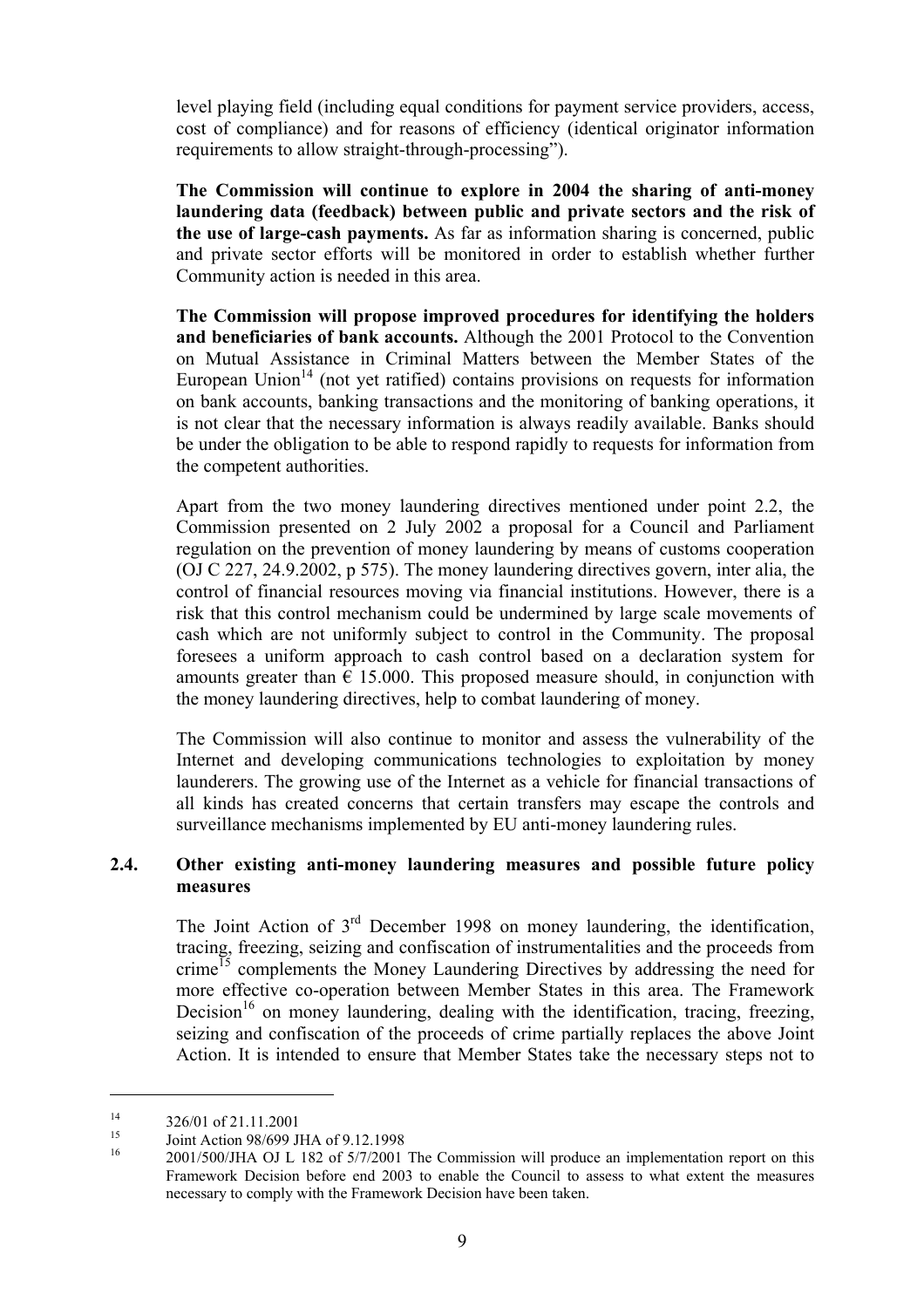make or uphold reservations in respect of a number of specific articles of the 1990 Strasbourg Convention<sup>17</sup> obliging Member States to provide for confiscation measures and to criminalise the laundering of the proceeds of serious offences. The Framework Decision also commits Member States to ensure that their domestic legislation allows for the confiscation of property the value of which corresponds to the proceeds of crime

A Council Act of  $30<sup>th</sup>$  November  $2000<sup>18</sup>$  extends the competence of Europol to money laundering in general regardless of the type of offence from which the laundered proceeds originate. To date only six Member States <sup>19</sup> have ratified the Protocol and the remaining **Member States should be encouraged to ratify at the earliest opportunity.** 

The Protocol to the Convention on Mutual Assistance in Criminal Matters established by Council Act of  $16<sup>th</sup>$  October 2001<sup>20</sup> provides for Member State authorities, to provide details of bank accounts, and banking operations of identified persons. Member States may not rely on rules of banking secrecy as a ground for refusing to co-operate in this context. **The Protocol represents a potentially important instrument in the fight against organised financial crime. However, it has not yet been ratified and Member States should accelerate efforts to give full effect to the Protocol.21** 

The draft Framework Decision on Confiscation of Crime-related Proceeds Instrumentalities and Property<sup>22</sup>, received political agreement at the Justice and Home Affairs Council of 19 December 2002. The proposal aims to ensure effective rules governing the confiscation of proceeds of crime including in relation to the onus of proof regarding the source of assets held by a person convicted of an offence related to organised crime. The Framework Decision on the execution of orders freezing property or evidence<sup>23</sup> establishes the rules for recognition and execution of freezing orders issued by the judicial authorities of a Member State in the framework of criminal proceedings. A draft framework decision establishes a similar approach in connection with the execution in the EU of confiscation orders. $^{24}$ 

## *Possible future policy actions:*

• **Case tracking**: Member States are encouraged to develop **coherent systems capable of tracking data provided by entities subject to anti-money laundering reporting requirements in order to demonstrate the law enforcement or other follow-up given to Suspicious Transaction Reports ("STRs")**. This would allow the production of specific and reliable data at national level in terms of numbers of money laundering or predicate offence prosecutions and convictions, asset confiscations, investigations undertaken and

<sup>17</sup> Convention on Laundering, Search, Seizure and Confiscation of the Proceeds from Crime, Council of Europe, November 1990<br>
Council Act of 30<sup>th</sup> November 2000 OJ2000/C358/01<br>
As at February 2004 Germany, Spain, France, Greece, Portugal and Sweden had ratified the Protocol<br>
2001/C 326/01 of 21.11.2001

<sup>&</sup>lt;sup>21</sup> As at 1st November 2003 no Member States had ratified the Protocol

<sup>&</sup>lt;sup>22</sup> OJ C184, 2.8.2002, p.3.

<sup>&</sup>lt;sup>23</sup> 2003/577/JHA of 22July 2003 L196/45

<sup>24 2002/</sup>C184/05 2-8-2002 C184/8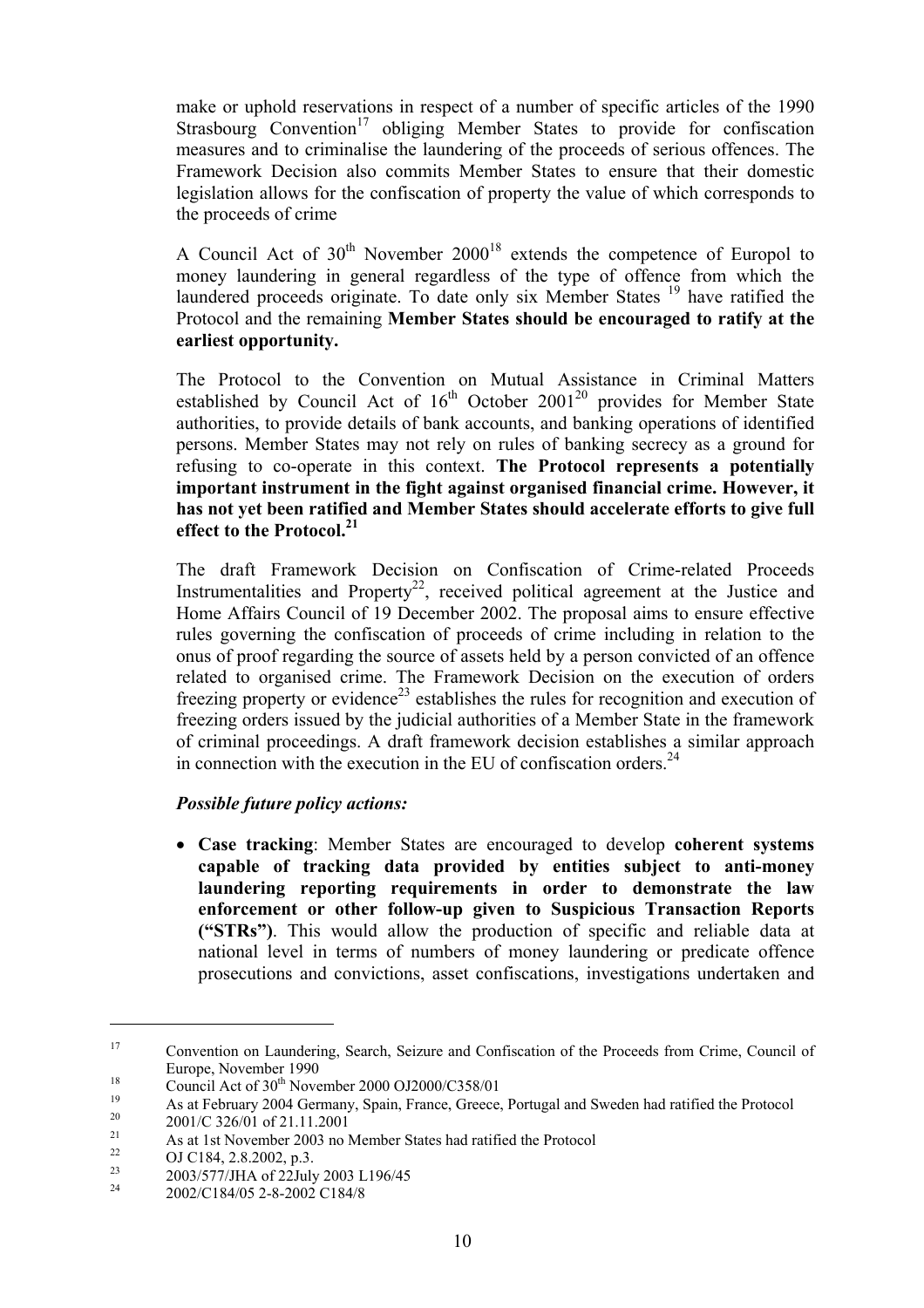arrests made, based on money laundering disclosures. The tracking systems should also be capable of indicating data provided by one FIU to another and data used for related law enforcement purposes. This would require FIUs, law enforcement, courts and other bodies in the anti-money laundering ("AML") data chain to implement a statistical apparatus capable not only of collecting the relevant data but also of tracing it back to (or forwards from) the AML  $disclosure<sup>25</sup>$ 

- **Confiscation powers:** Recommendation 3 of the FATF 40 Recommendations encourages countries to consider confiscation measures "without requiring a criminal conviction or which require an offender to demonstrate the lawful origin of the property alleged to be liable to conviction". Examples in some Member States show that the setting up of specialised asset recovery bodies<sup>26</sup> can become a cornerstone in efforts to deprive perpetrators of crime of their illegal profits and assets, by whatever legal means available under criminal and/or civil law.<sup>27</sup> These would include the power to confiscate assets without requiring a criminal conviction or which require an offender to demonstrate the lawful origin of the property alleged to be criminal proceeds.<sup>28</sup> **Establishment of asset recovery bodies at national level should be considered. The Commission supports Europol's efforts to set up an "Asset Seizure Knowledge Centre"29 to facilitate the identification of criminal assets in the course of major criminal investigations conducted by Member States. Eurojust should also be associated with these efforts.**
- **Reporting requirements:** Recommendation 17 of the FATF 40 Recommendations calls for effective, proportionate and dissuasive sanctions to be available to deal with physical or legal persons who fail to comply with money laundering rules. The Money Laundering Directives impose important reporting and other obligations on specified persons. Consideration should be given as to whether the criminalisation of gross negligence in the failure to comply with reporting obligations and other obligations such as the carrying out of adequate identification checks, record keeping and co-operation with FIUs, including the possibility of corporate liability in appropriate circumstances, would improve the effectiveness of this aspect of anti-money laundering rules.
- **Database of currency transactions: consideration should be given to the feasibility and need for Member States to establish an electronic database of currency exchange transactions above a specified amount to be accessed by**

<sup>&</sup>lt;sup>25</sup> See in this context Recommendation 32 of the FATF Forty Recommedations<br><sup>26</sup> Recommendation 17 (b) of the Millennium Strategy states that Member States should consider establishing "units which are specifically dedicated to the process of tracing, seizure and confiscation of assets…" and should also examine whether such units' "manpower, operational and technical resources are sufficient to combat money laundering".<br><sup>27</sup> These examples have proved to bea highly effective tool in removing the proceeds of crime. The

procedure is "in rem", i.e. against the property and is independent of the defendant's conviction for criminal activity. This allows law enforcement authorities to focus their activities on the assets of criminal proceeds. Once the criminal origin of the assets has been proved, using the lower civil burden of proof, the onus shifts to the defendant to prove the legitimate origin of the assets. As regards the United Kingdom's asset recovery agency, information can be found at http://www.homeoffice.gov.uk/<br>
See in this context Recommendation 19 of the Millennium Strategy.

This centre will provide a full picture of existing asset identification tools within the Member States and beyond, a description of relevant procedures and a list of national contact points to facilitate international co-operation.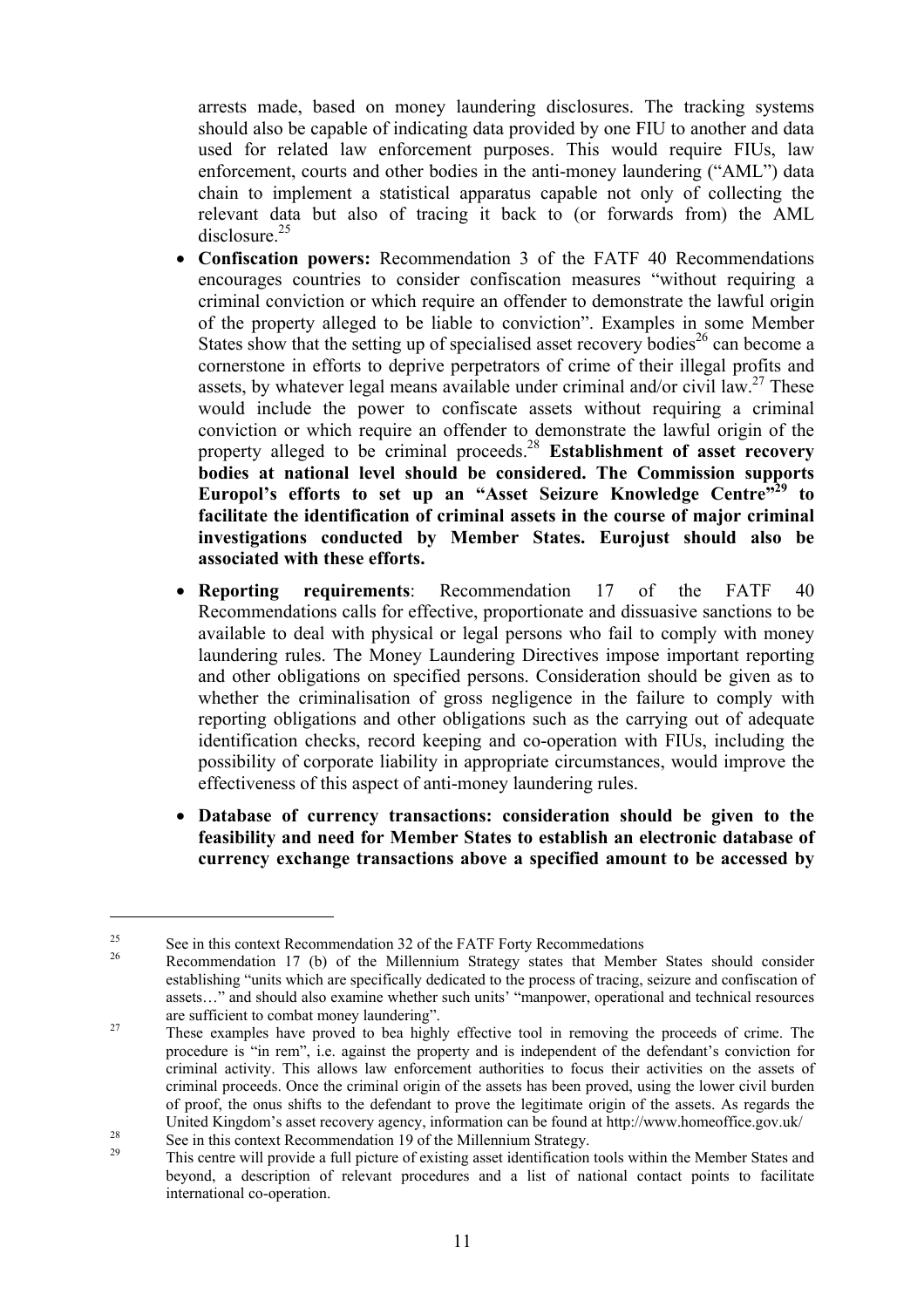**police and judicial authorities in money laundering investigations, subject to data protection requirements.30** 

- **Financial havens:** Recommendation 14 of the Millennium Strategy stated that an instrument should be adopted in respect of off-shore and on-shore financial centres and tax havens operating in Member States' territory or dependencies, and on a common European Union policy towards financial centres and tax havens lying outside the European Union. Member States should ensure that the FATF 40 Recommendations and Community Money Laundering Directives are adequately implemented in off-shore and on-shore financial centres and fiscal paradises operating in dependent territories. As regards financial havens not forming part of the dependent territory of the Member States,  $31$  consideration should be given to an appropriate mechanism to facilitate an EU-wide response where financial havens are considered to represent a significant money laundering threat.<sup>32</sup> In order to prevent and unmask corporate financial crime, the involvement of financial centres and special-purpose vehicles necessitates particularly close coordination between company law regulators, securities market authorities and the auditors and audit supervisors.
- Underground banking and other alternative remittance systems are frequently used by terrorists and other criminals for international transfer of illegal funds since such systems generally leave no paper trail. To ensure adequate monitoring and, where appropriate, disruption of such systems, it is necessary to encourage rapid exchange of information on a case by case basis between law enforcement authorities, FIUs and other relevant bodies. This in turn should promote coordinated action between domestic and foreign authorities to deter the use of such systems for the transfer of illegal funds. To this effect the Commission supports and is participating in, the establishment of an early warning system to promote information exchange and joint action to disrupt illegal international funds transfers.
- **SUSTRANS:** the Commission supports and encourages Europol to **reinforce its anti-money laundering efforts by implementing the computerised evaluation of Suspicious Transaction Reports forwarded to the Analysis System of Europol (SUSTRANS), to be based on more systematic transmission of financial intelligence by Member States.**

**Significant anti-money laundering efforts have been made by the private sector to implement systems allowing, among other things, the identification and reporting of suspicious transactions. As a necessary complement, new initiatives are now required from the public sector. Enhanced effectiveness of complementary public sector efforts in the fight against money laundering, may in turn allow consideration to be given to extension of obligations on financial institutions and others under the Money Laundering Directives. This could include, for example, broadening the definition of money laundering to** 

<sup>&</sup>lt;sup>30</sup> Recommendation 19 b) of the FATF Forty Recommendations calls on countries to consider establishment of such a database operated by national agencies.<br><sup>31</sup> The Joint Council (JHA/Ecofin) adopted conclusions in October 2000 addressing the question of money

<sup>&</sup>lt;sup>32</sup> In this context, see the announcement of the United States Treasury Department of 19.11.2003 that it

was taking action to cut Myanmar off from the US financial system by designating it as a centre for money laundering.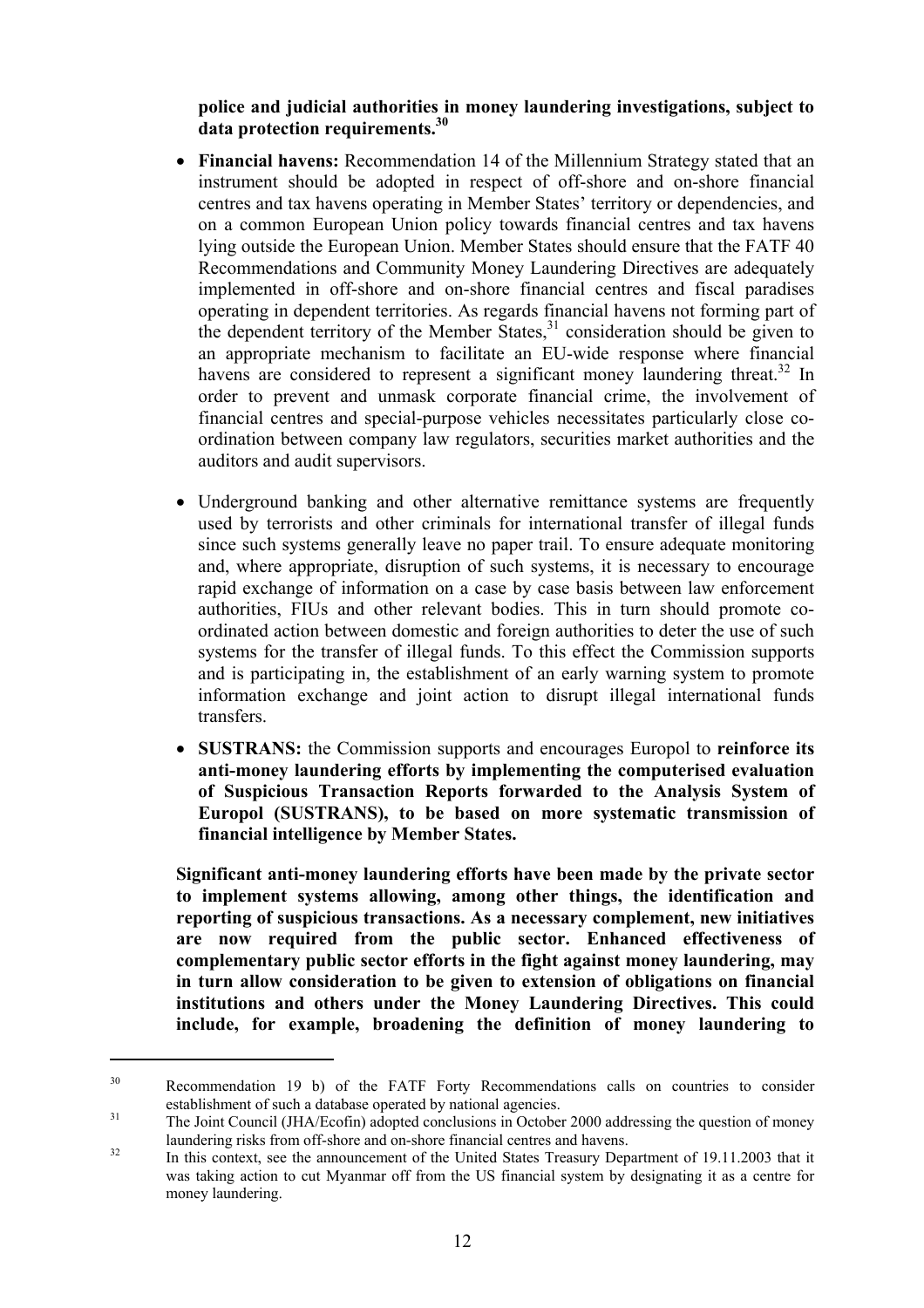**encompass situations where a person ought to have known that property is derived from criminal activity.** 

## **2.5. Financial Intelligence Units**

 $\overline{a}$ 

#### *Cooperation and exchange of information between FIUs*

The Money Laundering Directives call on Member States to designate an authority to receive suspicious transaction reports submitted by the financial sector and from certain other activities and professions. These authorities are now generally referred to as Financial Intelligence Units (FIUs). All Member States have set up an FIU in their territory. These collect and analyse information received pursuant to the Directive. This information is used to produce financial intelligence, aimed at revealing links between suspicious financial transactions and underlying criminal activity.

At present, co-operation and exchange of information between Member State FIUs is often slow and limited, and is generally not computerised. At the same time, given the frequently international nature of money laundering, efforts to combat this phenomenon could be greatly enhanced and improved results obtained, if available financial intelligence were to be exploited to the maximum. In order to promote an effective exchange of information between Member State FIUs, a Council Decision of October  $2000^{33}$  called on Member States to ensure that FIUs co-operate to assemble, analyse and investigate relevant information, including the exchange of information.

The Commission, the European Parliament, the Council and the European Council have all pointed to the need to improve co-operation among FIUs. The Joint ECOFIN/JHA Council of October 2001 called on the Commission to investigate the possibility of Community funding for a project in this area. Under the leadership of the Netherlands, a pilot computer network currently linking seven FIUs has been developed. The first results of this project, called FIU-NET, though modest, are encouraging. However, it is clear that fully to design and build an optimum operational network linking all the Member States' FIUs will require a substantial investment over a number of years.

The Commission believes this is a worthwhile project that should greatly enhance the EU anti-money laundering effort. Accordingly, it is currently proposed that the Commission should conclude a grant financing agreement with the Netherlands Justice Ministry to begin co-financing a project to develop and implement a fully operational computer network linking all Member State FIUs for the processing and exchange of financial intelligence.

The FIU-NET will make possible for all the Member States' FIUs to exchange financial intelligence information through a decentralised computer network; all the FIUs should be connected to the existing basic pilot network (FIU-NET). Given the clear links with its own work, Europol would be closely involved with this project.

<sup>&</sup>lt;sup>33</sup> Council Decision of 17 October 2000 concerning arrangements for co-operation between financial intelligence units of the Member States in respect of exchanging information, (2000/642/JHA), OJL271 of 24/10/2000, p.4. The Decision also called on Member States to provide for, and agree on, appropriate and protected channels of communication between FIUs.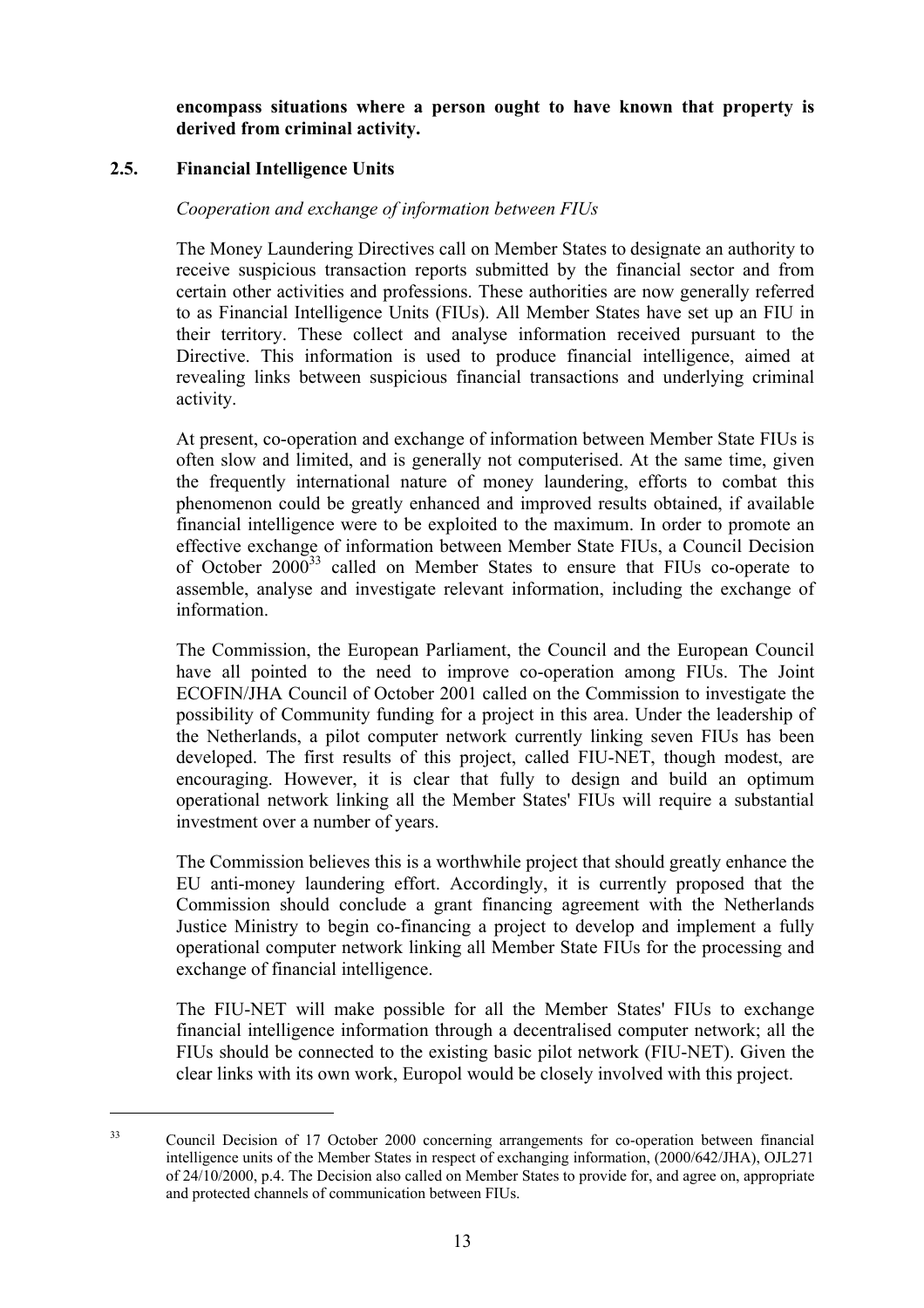On 22 December 2003 the Commission formally decided to make a grant to the Netherlands Justice Ministry for the development of the FIU-NET project. The relevant grant financing agreement between the Commission and the Ministry is now being finalised.

It should be noted that a parallel FIU network is currently in the process of being established between the FIUs of the accession states with the backing of PHARE programme funding. The two networks are being designed and developed so as to be fully compatible and to facilitate their merging into a single EU wide network at an appropriate moment.

## **2.6. Fraud (other than against the financial interests of the Communities)**

Non-cash means of payment (principally credit and debit cards and cheque payments) represent an important source of illicit revenue for organised crime groups through fraud and counterfeiting. A Framework Decision<sup>34</sup> was adopted in 2001 to ensure that fraud and counterfeiting of non-cash means of payment are recognised as criminal offences and are subject to effective sanctions. .

In February 2001, as a complement to the Framework Decision, the Commission adopted a three-year Action Plan to prevent fraud and counterfeiting of non cash payments,<sup>35</sup> which aims at fostering a more coherent approach to prevention in this area. The Action Plan is based on a close co-operation between the relevant public authorities and private parties. It includes a comprehensive set of non-legislative measures aimed at raising awareness, exchanging experience and information, training, developing and sharing educational material.<sup>36</sup> The Action Plan was strongly supported by public and private stakeholders.

The Commission will publish in 2004 a report on progress achieved under the Action Plan and propose further initiatives. Priority areas will continue to be the security of payment products and systems, an effective exchange of information and increased co-operation between relevant public authorities and between the latter and the private sector. Greater clarification of existing EU data protection legislation with respect to fraud prevention activities is necessary to allow a wider cross-border exchange of information. The integration of accession countries in the EU fraud prevention framework and stronger relations with public authorities in third countries will also continue to be a priority. Emerging threats will also be addressed. For example, in February2004 a workshop was organised under the EU Forum for the Prevention of Organised Crime on identity theft – the unauthorised use of a person's identity as a mask in the commission of crime.

The effective fight against fraud requires enhanced co-operation at all levels. Systems to ensure timely and appropriate data exchange among stakeholders must be

<sup>&</sup>lt;sup>34</sup> Council Framework Decision of 28 May 2001 combating fraud and counterfeiting of non-cash means of payment, (2001/413/JHA), OJ L 149 of 02/06/2001, p.1 The Framework Decision covers theft, counterfeiting or falsification, receiving or obtaining and fraudulent use of payment instruments or instruments purporting to be payment instruments. The unlawful use of a computer to make a financial gain is also covered. The Framework Decision also provides for co-operation and exchange of

information between Member States in tackling these offences.<br><sup>35</sup> Preventing fraud and counterfeiting of non-cash means of payment of 9.2.2001 COM(2001) 11 final

More information on all the measures of the Action Plan 2001-2003 and their implementation is available at: http://europa.eu.int/comm/internal\_market/payments/fraud/index\_en.htm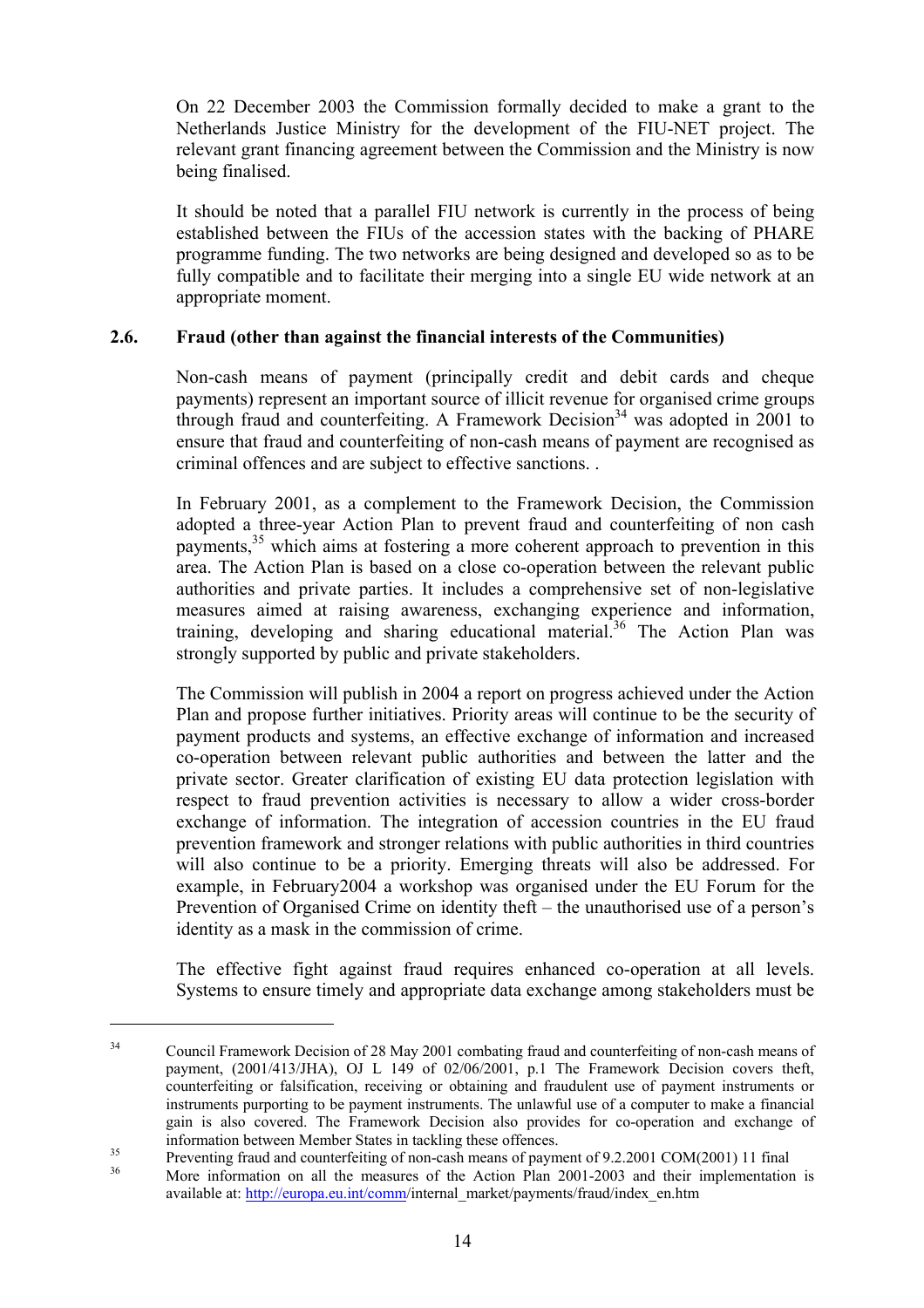fully implemented. **Through the EU Forum for the Prevention of Organised Crime and other groups37, the Commission will explore the scope for and possible contents of clear guidelines as to how public and private agencies may work together to combat fraud more effectively. The absence of harmonised legislation in the fight against fraud is a significant dampener on police and judicial co-operation in this area.** 

#### **2.7. Protecting the Community's Financial Interests**

The Community's own resources suffer huge losses as a result of fraud, which generates criminal proceeds with low risk and generally mild punishments in case of conviction.

On the basis of Article 280 EC Treaty the Community and the Member States may take the necessary measures to counter fraud affecting the financial interests of the Community. As with the 1995 Convention on the protection of the European Community's financial interests (in force since 17 October 2002), the Second Protocol to that Convention<sup>38</sup> calls on Member States to take measures and exchange information with the Commission, in order to make legal entities liable for fraud, corruption and money laundering. The Second Protocol has not yet entered into force and the two Member States which have not yet ratified it should accelerate efforts to do so to ensure a more effective fight against fraud to the detriment of the Community's financial interests.

OLAF plays a fundamental role as investigator and/or coordinator in all areas of the protection of the Community's financial interests. Efforts to detect and prevent the laundering of proceeds of EC fraud are an important element of the protection of the Community's financial interests. Enhanced cooperation and exchange of information with FIUs will have an important impact on OLAF's efforts in this area.

Coordinated mutual administrative assistance and exchange of information are important elements in the fight against fraud. The Commission is preparing an initiative on mutual administrative assistance for the protection of the Community's financial interests against fraud and other illegal activities. This initiative covers the fields of vertical and/or horizontal administrative assistance and exchange of information in the areas of VAT fraud, money laundering of the proceeds of EC fraud, structural funds fraud and other areas of fraud that are not yet covered by secondary EC legislation.

In the field of financial crime the initiative aims to make use of the information obtained on the basis of the anti-money laundering tools from first and third pillar legal instruments for the purpose of the protection of the Community's financial interests. This means in particular, tracing EC fraud through information about suspicious financial transactions. Also **VAT fraud** is a major concern for the Member States and the European Community. VAT constitutes in some Member States the most important source of fiscal revenue and Member States VAT Own Resources contribute up to 25% of the Community budget. In addition to the loss of

<sup>&</sup>lt;sup>37</sup> For example, the EU Fraud Prevention Experts Group in the area of non-cash means of payment<br><sup>38</sup> Second Protocol, drawn up on the basis of Article K.3 of the Treaty on European Union, to the Convention on the protection of the European Communities' financial interests, OJ C 221 of 19/07/1997, p.12.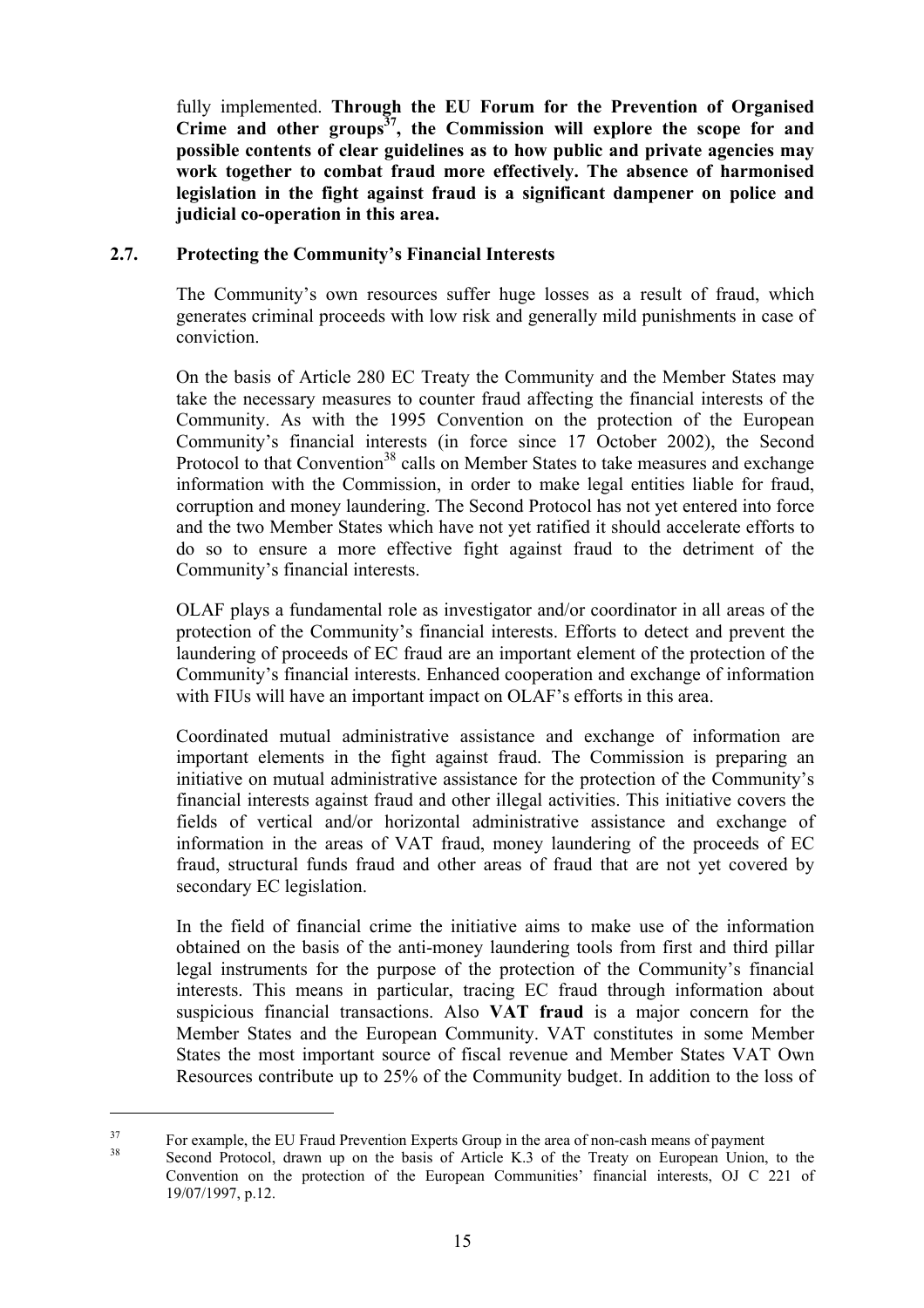revenue, this fraud jeopardises legitimate trade in certain economic sectors and hampers the functioning of the internal market.

Therefore, in June 2001, the Commission made a proposal**<sup>39</sup>** for a new regulation to strengthen cooperation between Member State tax authorities to combat VAT fraud. The Council adopted this proposal on 8 October 2003, and a new Regulation<sup>40</sup> (N° 1798/2003) on administrative cooperation in the field of VAT entered into force on 1 January 2004. This regulation has considerably improved the legal framework for administrative cooperation and is therefore to be considered as a major tool in the fight against VAT fraud.

While the new regulation on administrative cooperation was a prerequisite in order to improve Member States' cooperation in the fight against VAT fraud, it was also necessary to accompany this legislative initiative by concrete measures enhancing cooperation between tax administrations and officials. The Fiscalis 2003-2007 programme was therefore adopted by the Council and the European Parliament in order to enhance the day-to-day cooperation between officials.

In parallel, the Commission has, together with the Member States, carried out an indepth examination of VAT fraud in intra-community trade and has identified the various measures that have been taken at national level and which have given the best results in the fight against "missing trader fraud". In the meantime, several Member States are adapting their national control systems, on the basis of these "best practices", in order to prevent and disrupt such fraud.

The Commission's legislative initiative for a regulation on mutual administrative assistance and exchange of information shall provide for a more detailed legal basis for the much needed coordination role of the Commission (OLAF) in the field of trans-national VAT fraud. This initiative is complementary to existing legislation, in particular Regulation 515/97 regarding mutual assistance on customs and agricultural matters as well as Regulation 1798/2003 on administrative assistance in the field of VAT fraud.

However, in addition to what has recently been achieved in this field, **there is a need to explore the establishment of a common and comprehensive EC concept of fiscal fraud and the harmonisation of penal sanctions. The Commission intends to launch a comparative study of the respective definitions of fiscal fraud and their penal consequences. Enhanced co-operation in particular between the Member States, the Commission (OLAF), Eurojust and possibly Europol, making greater use of already existing co-ordination facilities at OLAF level and at Eurojust, is necessary and requires adequate resources to optimise the potential for a more effective partnership.41**

**Finally, the creation of an independent European Public Prosecutor responsible for detecting and prosecuting offences directed against the Community's financial interests, would strengthen the fight against organised financial crime.** 

 $^{39}$  COM(2001) 294 final du 18.6.2001.

 $^{40}$  Council Regulation (EC) No 1798/2003.

See Declaration 2 to the Council Decision extending Europol's mandate to deal with the serious forms of international crime listed in the Annex to the Europol Convention (2001/C 362/02).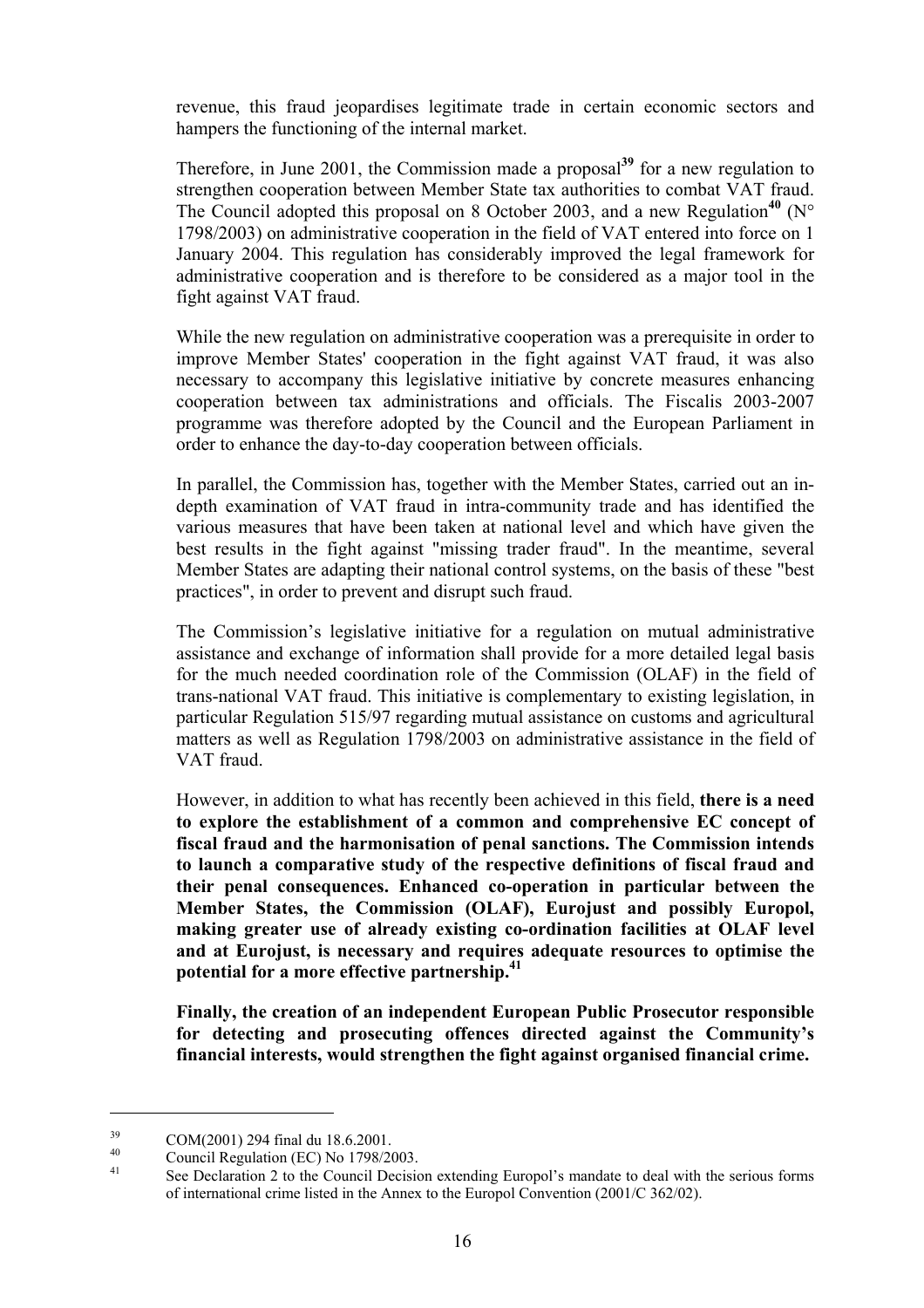## **2.8. Protecting the EURO**

The introduction of the euro created the need for closer cooperation among the EU Member States and the adoption of common rules and procedures. In addition, it called for special action to prevent counterfeiting. Those measures include a Regulation laying down specific measures for the protection of the euro<sup>42</sup> and of a Framework Decision on criminal sanctions<sup>43</sup>. The Council has also extended Europol's mandate to deal with forgery of money $44$  and assigned to the Commission the co-ordination of training and technical assistance, through a Decision establishing a specific financial programme<sup>45</sup>.

The European Central Bank ("ECB") has established and maintains the  $CMS^{46}$ database on counterfeits and analyses new types of counterfeit banknotes. Europol is responsible for the transmission and analysis of information and has established a database including criminal data for use by law enforcement and is strengthening its role in this area. The Commission (OLAF) monitors the implementation of legislation and prepares legislative initiatives, manages the "Pericles" training and technical assistance programme and analyses new types of counterfeit euro coins.

Member States have all implemented the Community legislation related to criminal sanctions<sup>47</sup>. They have established National Central Offices for the protection against counterfeiting and designated bodies responsible for the technical analysis of counterfeits. They have also introduced legislation obliging credit institutions to withdraw from circulation and hand over counterfeits to competent authorities. Finally, co-ordinated by the Commission, Member States carry out training and technical assistance actions for the protection of the euro.

**The increasing use of modern digital equipment, which allows relatively easy reproduction of banknotes is under review by the ECB and the Commission. Community legislation is under consideration concerning use of the specific**  machine-readable features incorporated in euro banknotes<sup>48</sup>. Finally, **appropriate common methods are being examined for the detection of counterfeit banknotes and coins at the level of credit and other relevant institutions**.

<sup>&</sup>lt;sup>42</sup> Council Regulation (EC) N° 1338/2001 of 28 June 2001 laying down measures necessary for the protection of the euro against counterfeiting, OJ L 181 of 4.7.2001 p.6

<sup>&</sup>lt;sup>43</sup> Council Framework Decision of 29 May 2000 on increasing protection by criminal penalties and other sanctions against counterfeiting in connection with the introduction of the Euro, (2000/383/JHA), OJ L 140 of 14/6/2000, p.1<br>
Council Decision of 29 April 1999 extending Europol's mandate to deal with forgery of money and

means of payment, (1999/C 149/02), OJ C 149 of 28.5.1999, p. 16.<br>
Council Decision of 17 December 2001 establishing an exchange, assistance and training programme

for the protection of the euro against counterfeiting (the 'Pericles' programme), (2001/923/EC), OJ L

 $339$  of  $21.12.2001$  p. 50.<br>
Counterfeit Monitoring System<br>  $47$  Commission Bonarts based and

<sup>47</sup> Commission Reports based on Article 11 of the Council Framework Decision of 29 May 2000 on increasing protection by criminal penalties and other sanctions against counterfeiting in connection with the introduction of the euro, COM(2001) 771 final of 13 December 2001 and COM(2003) 532 final of 3

September 2003.<br>
Such European legislation would require all EU-based manufacturers or importers of printers, scanners and image processing software, to incorporate appropriate detectors into their products; this could be based on the Counterfeit Deterrence System (CDS) developed by the ECB and other Central Banks.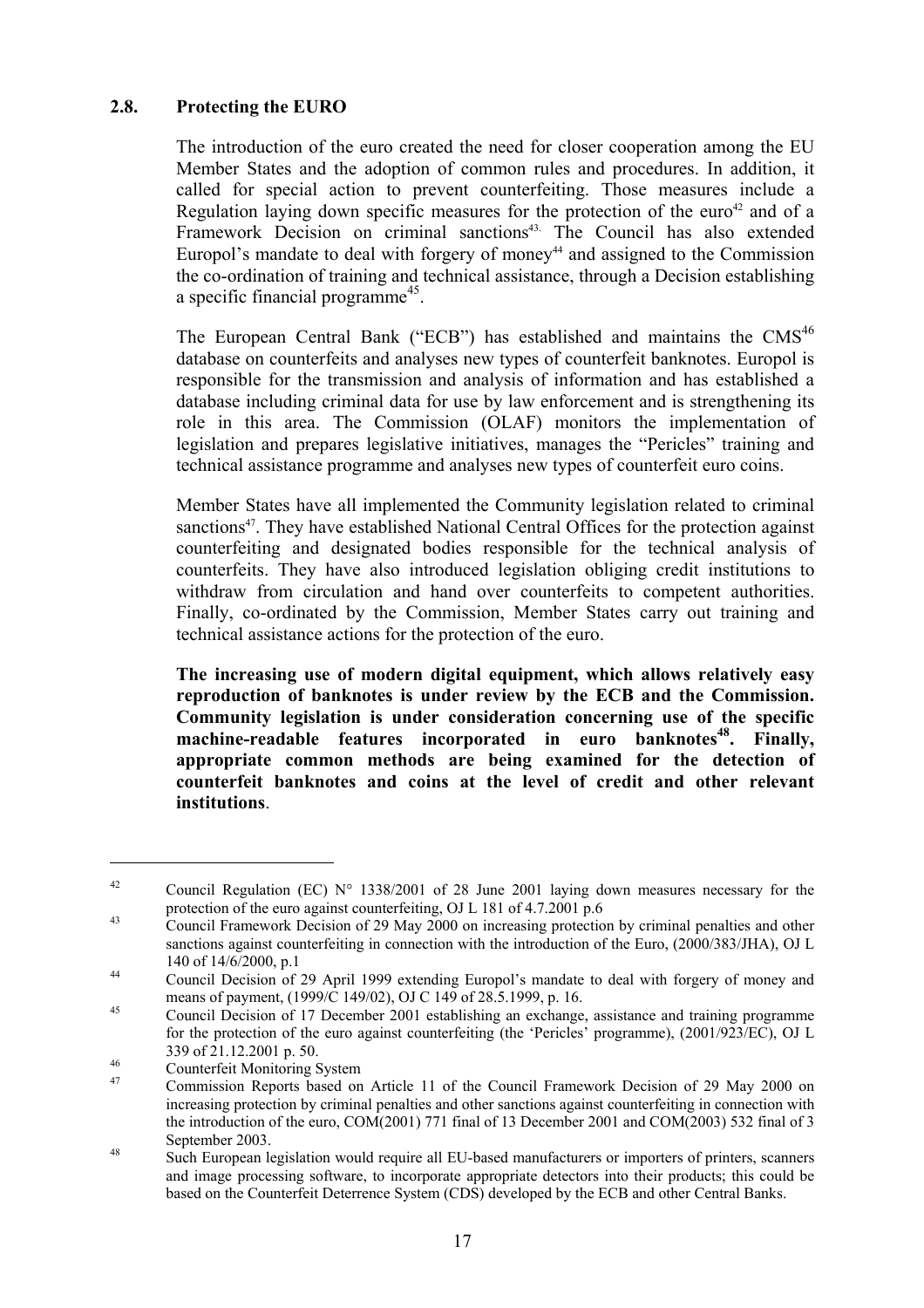## **3. HORIZONTAL TOOLS TO STRENGTHEN THE FIGHT AGAINST ORGANISED FINANCIAL CRIME**

The European Commission intends to develop and enhance a series of horizontal measures to prevent and fight organised crime in general which are also relevant to the fight against organised financial crime.

#### **3.1. Transparency of certain legal entities**

There is a general need to enhance transparency and integrity standards in public administrations and private entities to prevent and discourage financial crime in general and thus contribute to the more effective tracing of organised financial crime. The FATF has highlighted the need to facilitate access to information on the beneficial ownership and control of legal persons, with bearer shares and trusts requiring particular attention.<sup>49</sup> The need for greater transparency in beneficial ownership was also recognised in the Tampere Conclusions of October 1999.<sup>50</sup>

A report undertaken on behalf of the Commission<sup>51</sup> concluded that a lack of transparency regarding in particular the identification of the beneficial owner, the use of trusts or equivalent instruments and use of nominees constituted obstacles to international co-operation in the fight against money laundering. Recommendations 33 and 34 of the FATF Forty Recommendations also highlight the risks that bearer shares and trusts may be misused for money laundering purposes.

The Parmalat affair and other scandals have shown up many failures. The Commission is now implementing its corporate governance and company law programme which addresses a number of areas where weaknesses have been revealed. The Commission has recently adopted a proposal for a directive revising the  $8<sup>th</sup>$  Company Law Directive on the statutory audit. Issues such as the oversight of auditors, with independent oversight bodies being in charge are addressed; other questions considered include group auditors' full responsibility for the consolidated accounts of listed companies; the need for functional and powerful independent audit committees in all listed companies; a strengthening of sanctions regimes and whether cooperation at European level of all oversight bodies should be enhanced. A cooperative working model with third country regulators is included.

Furthermore work will have to be accelerated on the role of independent nonexecutive or supervisory directors; on requiring all Directors to be collectively responsible for company accounts; and on ensuring complete information and disclosure with regard to a group's structure and intra-group relations. Where there is resort to tax havens and special purpose vehicles, reflection is continuing as to whether such special operations should be listed in company accounts, their purpose should be explained and the group auditor should be responsible for checking that the description corresponds to reality.

<sup>&</sup>lt;sup>49</sup> See in particular Recommendations 33 and 34 of the FATF Forty Recommendations  $\frac{50}{25}$ 

<sup>50</sup> Conclusion 54 states that "With due regard to data protection, the transparency of financial transactions and ownership of corporate entities should be improved..."<br>
Study of the Regulation and its Implementation in the EU Member States that obstructs anti-money

laundering international Co-operation Transcrime Research Institute, Final Report October 2001 available at http://www.transcrime.unitn.it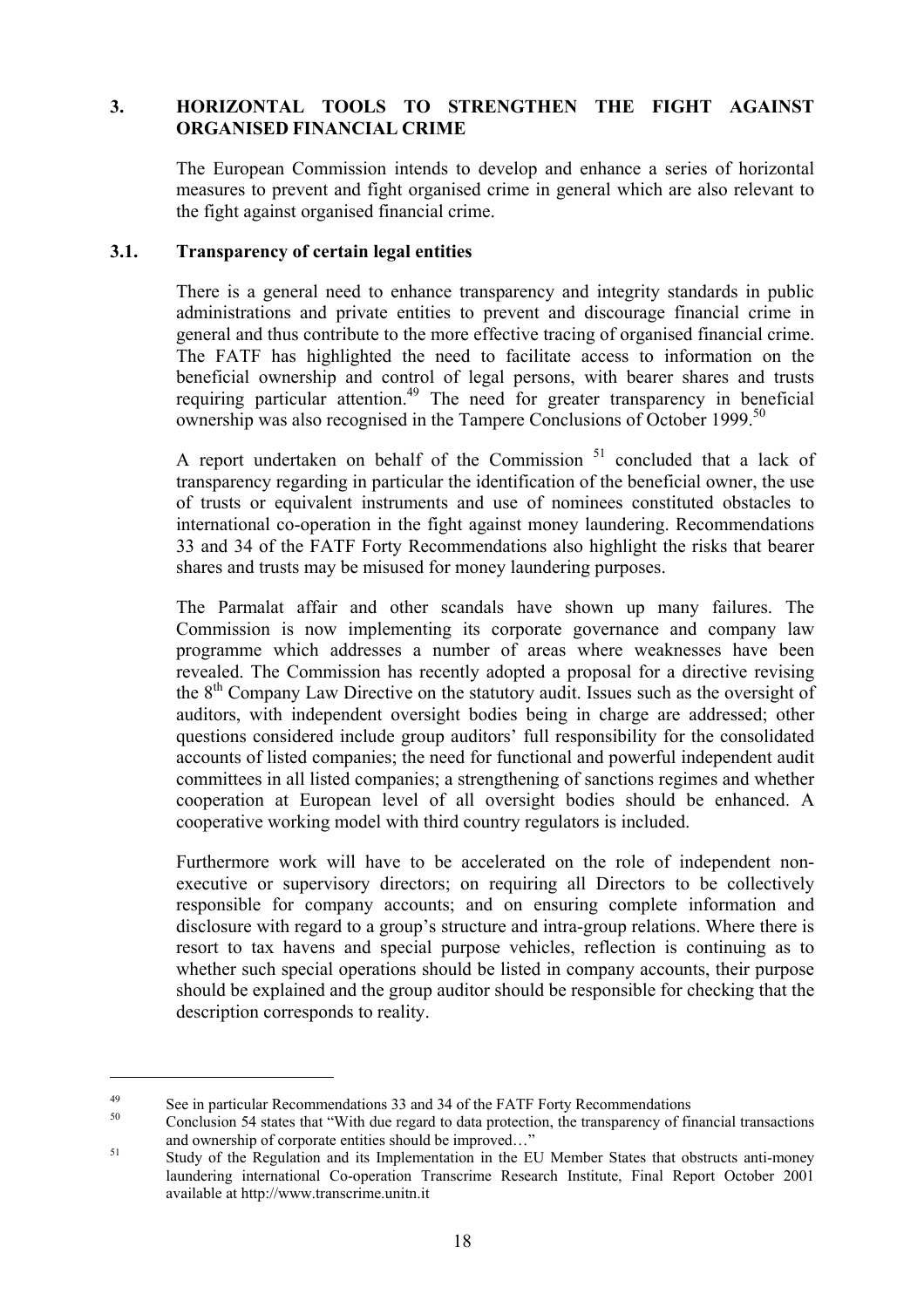The need for greater transparency to prevent the infiltration of the public and private sectors by organised crime was also addressed by the "Millennium Strategy"<sup>52</sup>. The Commission has recently funded a study<sup>53</sup> that analyses Member States' measures to prevent penetration of legal entities by organised crime and terrorist groups. A more detailed discussion of the Study's findings can be found in the Commission Communication on the fight against terrorism and other serious crime.<sup>54</sup>

**The Commission considers that improved transparency rules could help to combat organised financial crime, but that these need to be elaborated in close co-operation with non-governmental sector representatives. Greater transparency in the corporate sector may impact on efficiency and economic costs, for example, by requiring more detailed scrutiny of the identity of directors or shareholders. Further to the Commission Staff Working Paper on Transparency of Legal Entities,<sup>55</sup> the Commission proposes to carry out cost benefit analyses in connection with the enhancement of transparency measures to help combat organised financial crime.** 

In addition, the Commission acknowledges that improved transparency and exchange of information are not only relevant to the fight against organised financial crime but can also play a vital role in other areas of EU interest. New ways on preventing and combating financial malpractice should be explored, with a particular focus inter alia on companies' use of complex and opaque structures (including certain derivatives) of subsidiaries and other special purpose vehicles to commit and to conceal malpractices in the financial and taxation fields. One of the objectives could be to recommend a comprehensive and consistent EU approach for tackling such malpractices.

## **3.2. Co-operation between the private and public sectors**

 $\overline{a}$ 

Co-operation between the financial and other business sectors and law enforcement authorities at EU-wide level should play a significant role in the prevention and detection of money laundering and other forms of financial crime. This can facilitate the identification of best practice within business, encourage cross-fertilisation of ideas and promote the strengthening of sector-wide internal controls. It is believed that a significant volume of organised financial crime goes unreported. Promoting closer co-operation between police (or other branches of law enforcement) and the private sector could encourage greater reporting of financial crime.

In the context of money laundering, greater co-operation between law enforcement, government and the financial and other business sectors should encourage **detection** 

<sup>&</sup>lt;sup>52</sup> The Prevention and Control of Organised Crime: A European Union Strategy for the Beginning of the New Millennium 2000/C 124/01. See in particular Recommendation 3.<br>
Comparative Study into Member States' Measures to Prevent the Infiltration of Legal Entities by

Organised Crime and Terrorist Groups – Institute of Advanced Legal Studies, September 2003 54 Commission Communication on measures to be taken to combat terrorism and other forms of serious

crime, in particular to improve exchanges of information, adopted by the Commission on 29.3.2004 - COM(2004)221 55 Commission Staff Working Paper on the Transparency of Legal Entities and on Measures to Enhance

Transparency in the Banking/Financial Sector in the Context of Action to Combat Money Laundering, Brussels 16.10.2001 SEC(2001) 1645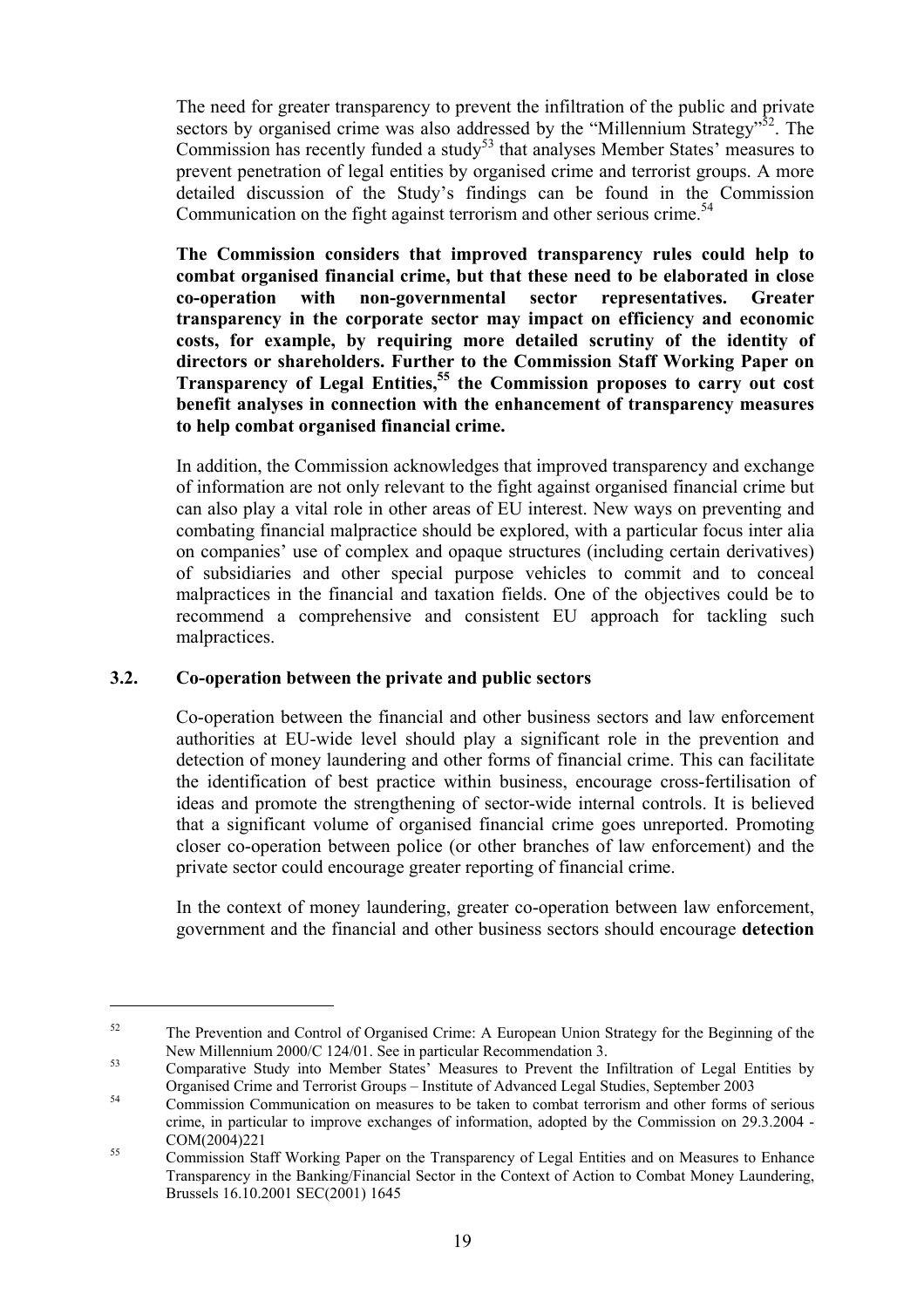**and elimination of vulnerabilities** within financial systems and which organised crime seeks to exploit<sup>56</sup>.

The Commission intends to promote the development of co-operation between the private and public sectors the EU Forum for the Prevention of Organised Crime and by encouraging greater research work in this area. Building on the outcome of the Dublin Conference "Tackling Organised Crime in Partnership"**<sup>57</sup>**, the Commission, in consultation with other bodies, will develop an Action Plan for such co-operation at EU level.

**The Commission will explore the scope for co-ordination between law enforcement/government officials and representatives of the financial and other business community affected by organised financial crime.** 

**3.3. Financial investigation** 

 $\overline{a}$ 

**Financial investigations provide one of the tools to learn more about activities and patterns of behaviour of organised crime groups and provide effective added value to investigations in Member States. If the fight against organised financial crime is to be taken seriously, there is an overriding need to prioritise financial crime among Police Chiefs' responsibilities and to make adequate provision for the necessary resource and training needs within police and judicial authorities.** 

Financial investigations can play an important role in enhancing organised crime disruption policies. This form of investigative technique should be encouraged both at national and, in appropriate cases, at European levels.58 Success in targeting organised crime and its financing requires a shift in traditional concepts of tackling crime. In financial crime investigations, there is a need to take a "whole crime" approach and to initiate simultaneous investigations targeting the crime and other activities linked to it. **The fight against organised financial crime would be enhanced through the elaboration of a common policy on the development and implementation of financial investigations as an investigative technique. Standard rules for financial investigation bodies throughout the EU should also be considered, notably in connection with funding, training requirements and co-operation mechanisms of such bodies.**

**Member States should enhance Europol capacities in line with developing financial investigation needs. Europol should be empowered to undertake financial investigations in parallel with sectoral organised crime investigations. .** 

<sup>&</sup>lt;sup>56</sup> In July 2003 the US Department of Homeland Security announced a new programme to share with the private sector data on security gaps and financial system vulnerabilities discovered during investigations to help private companies improve defences against money laundering and other financial crimes.<br>
The Dublin Conference "Tackling Organised Crime in Partnership" took place on 20<sup>th</sup> and 21<sup>st</sup>

November 2003. It was funded by the European Commission's AGIS programme with the support of the Irish Department of Justice, Equality and Law Reform and the Netherlands Centre for International Police Co-operation. The conference outcome statement, the "Dublin Declaration" sets out a number of recommendations concerning establishment of organised crime prevention partnerships.<br>See in particular Recommendation 27 of the FATF Forty Recommendations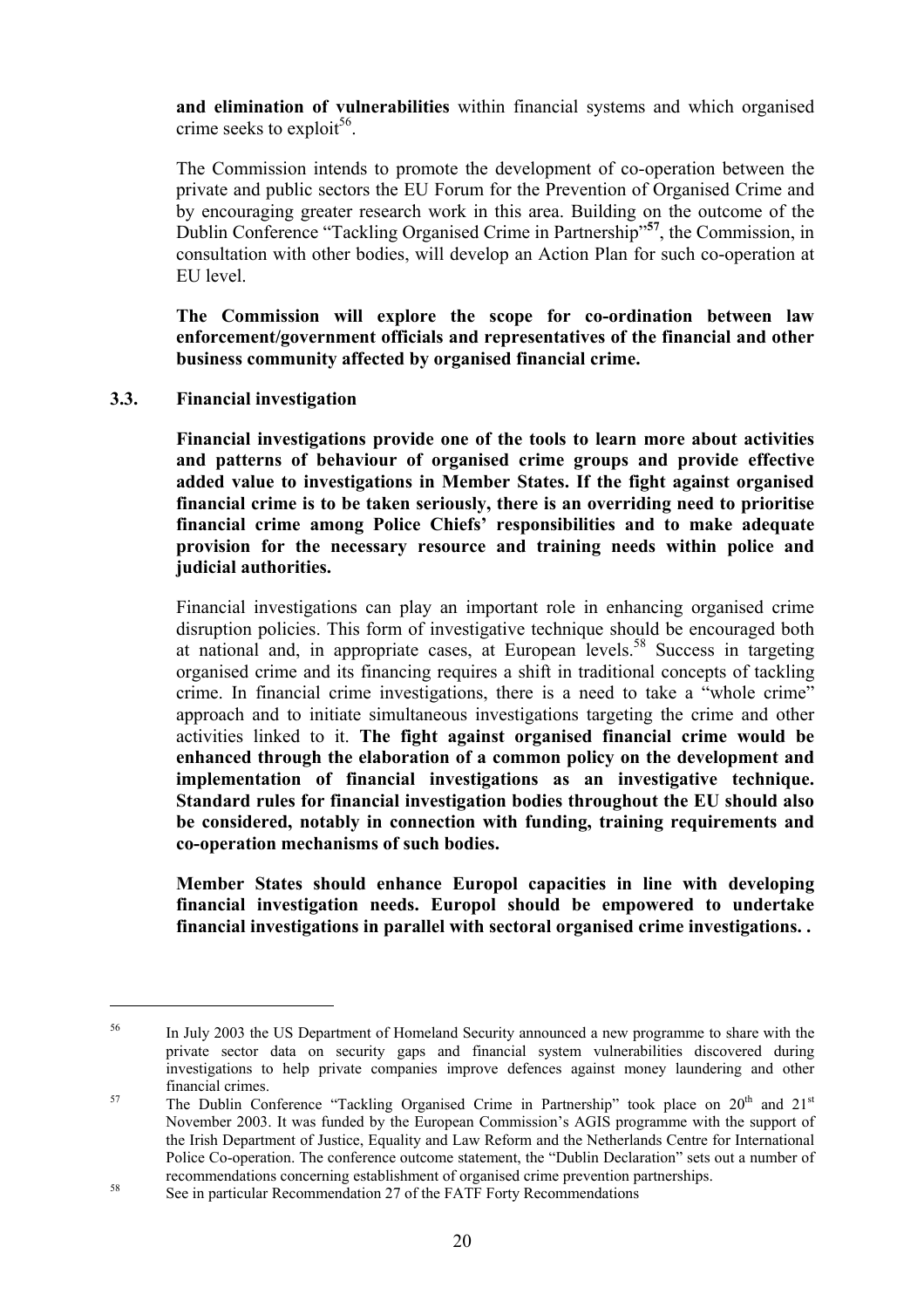**The Commission proposes to set up a working group of representatives of the European Commission (including OLAF), Europol and Eurojust that aims at the elaboration of minimum standards for national criminal intelligence systems, in order to facilitate effective strategic and tactical analysis, forward planning and operation, all contributing to effective intelligence led law enforcement in the EU.** 

## **3.4. Statistics and benchmarking**

The fight against organised financial crime would be enhanced by a common language of financial crime. This would also help in working towards reliable and comparable statistics indicating trends in this area. Recommendation 32 of the FATF 40 Recommendations calls for the establishment of comprehensive statistical mechanisms to facilitate effectiveness and efficiency of anti-money laundering systems. A common system for measuring the volume of STRs, money launderingrelated prosecutions, convictions and other law enforcement follow-up to STRs, would be a valuable tool in connection with the setting up of early warning systems and evaluating effectiveness of policy in this area. Article 30(2) d) of the Treaty on European Union stipulates that common action in police co-operation shall include the setting up of a research, documentation and statistical network on cross-border crime. Recommendation 1 of the Millennium Strategy foresaw a uniform EU concept of the topics and phenomena relating to organised crime and the identification of emerging trends<sup>59</sup>.

**The Commission, in conjunction with interested parties, intends to promote relevant data collection and statistical mechanisms with particular regard to organised financial crime. The Commission is also supporting the implementation of a set of economic risk assessments on sectoral organised crime forms, with a view to formulating a European methodology on economic risk and harm assessments.**

# **3.5. Crime proofing**

 $\overline{a}$ 

The Commission services are working on a mechanism to facilitate identification of legislative proposals which may inadvertently create opportunities for crime. In a subsequent stage, it may be possible to extend this form of crime risk assessment to areas beyond the legislative process. This could include procedures and processes surrounding such areas as insurance claim forms or credit card applications with a view to reducing opportunities for fraud. As regards fraud against the Community budget, the Commission/OLAF has begun a fraud proofing initiative designed to identify and remove opportunities for fraud in Community legislative and other proposals. $60$ 

<sup>&</sup>lt;sup>59</sup> The Prevention and Control of Organised Crime: A European Union Strategy for the Beginning of the New Millennium – OJ C 124 of 3/5/2000 Recommendation 1 implicitly addresses the need for a coherent statistical apparatus that would facilitate the scoping of organised crime, measuring European trends and assessing the effectiveness of policies adopted and implemented.<br>Commission Communication of 7.11.2001 SEC(2001) 2029 final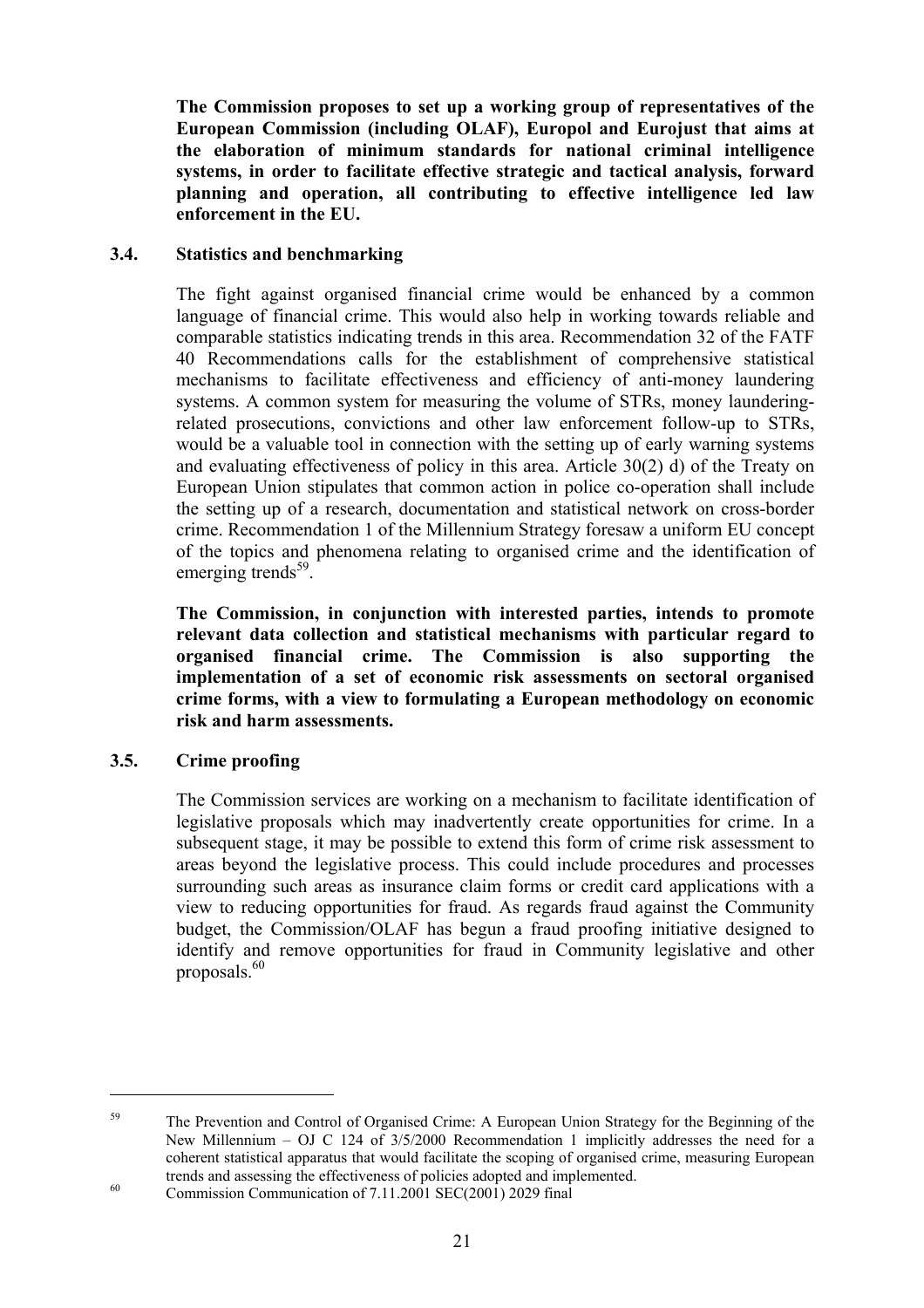#### **3.6. Policy evaluation and monitoring**

The European Commission attaches particular importance to the mutual evaluation mechanism as established for instance under the Council's Multi-Disciplinary Group. **The Commission foresees a full evaluation of the effectiveness and impact of policy and measures in the fight against organised financial crime in the EU in 2005. The purpose of these evaluation missions will be to identify best practice and areas where additional measures in the fight against organised financial crime could be taken.** 

#### **3.7. Training Programmes, Workshops and Studies**

Training is a key element in the fight against organised financial crime. Law enforcement and judicial authorities and the relevant private sector must be equipped with the necessary skills and know-how. Training must motivate staff and wherever possible civil society, by addressing the economic and social imperatives underlying the fight against organised financial crime.

**The European Commission will continue to carry out and/or fund seminars, workshops and studies under its AGIS funding programme, details of which can be found on the freedom, security and justice pages of the europa web site (www.europa.eu.int).** 

#### **4. POLICIES TO SUPPORT THE IMPLEMENTATION OF MEASURES TO PREVENT AND FIGHT ORGANISED FINANCIAL CRIME**

#### **4.1. Funding measures to fight against organised financial crime**

On 10 February 2004, the Commission published a Communication on the post-2006 Financial Perspectives, entitled "Building our common future – Policy challenges and Budgetary means of the Enlarged Union 2007-2013 (COM (2004) 101 final). The Communication identifies the area of freedom, security and justice as a priority within the overall policy framework, and as "the new frontier for integration". Among the priorities in the area of security is a stronger focus on crime prevention activities, "notably emerging forms and means of serious and organised criminality". This commitment to the establishment of new funding mechanisms will contribute to the broadening of the general debate and policy development on an effective fight against organised financial crime at EU level. The European Commission will thus play a crucial role in the support, monitoring and further development of legislative and policy initiatives in this field.

## **4.2. Enhancing external action in the fight against organised financial crime**

EU technical assistance programmes aim to help third countries to improve their capacity to meet European or international standards. There is an increasing trend towards the inclusion of Justice and Home Affairs aspects in these programmes, particularly in terms of money laundering and terrorism financing. The EU has also concluded a number of agreements with third countries, most recently with the United States on mutual legal assistance in criminal justice concluded on 25th June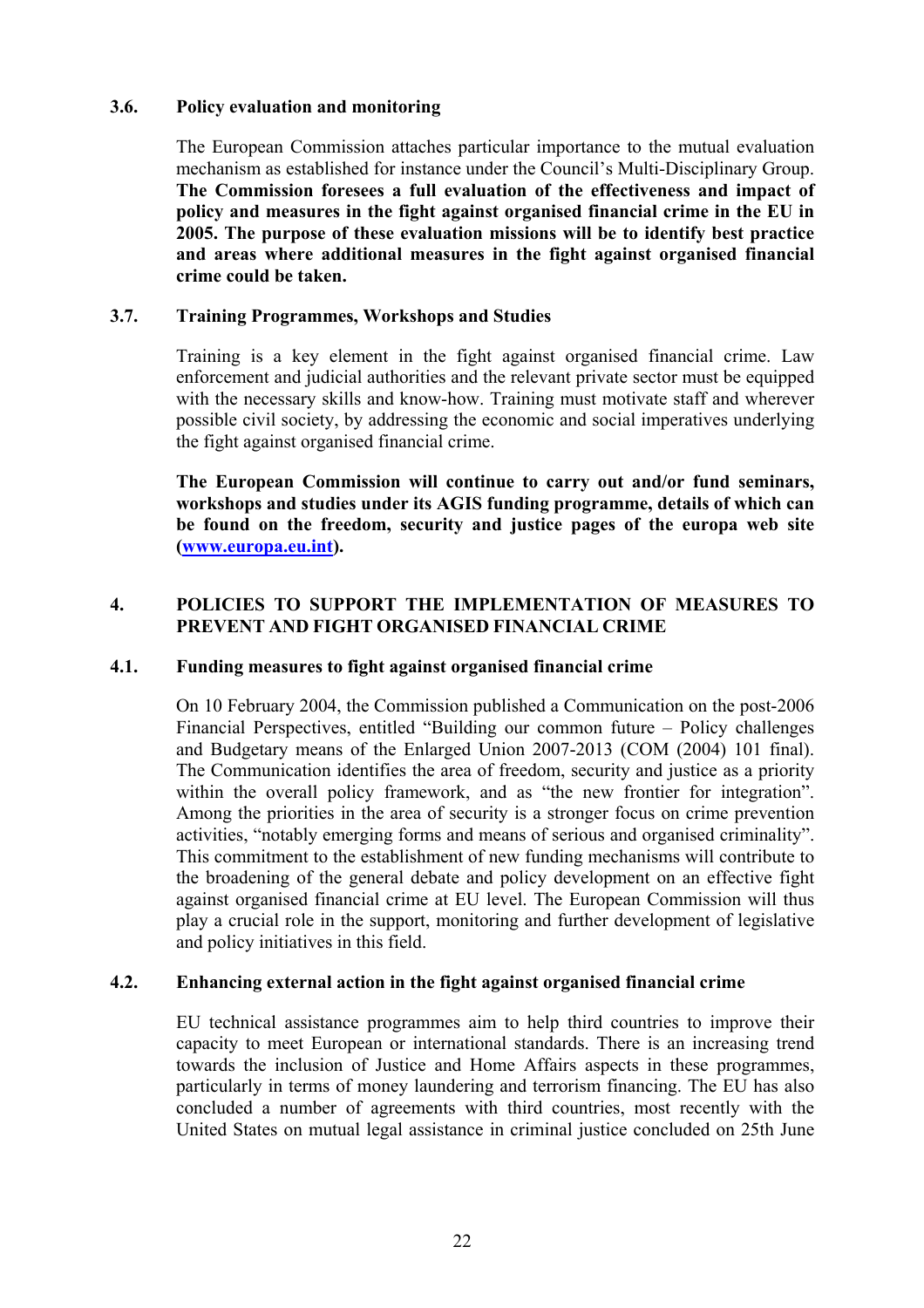2003.61 The European Commission intends to explore the possibility of concluding similar agreements between the European Union and other countries. The Commission also recalls the necessity $62 \text{ to improve the coherence of Community}$ policies towards financial and tax havens, as a mean to promote European or international standards of best practices.

#### **5. CONCLUSION**

 $\overline{a}$ 

**Organised financial crime undermines legitimate economic actors and strengthens the shadow economy thus diminishing economic growth and public resources. The fight against organised financial crime takes on even greater significance when it is realised that reducing such crime has a broader impact on the fight against organised crime generally. Money is the lifeblood of organised crime and by reducing or removing access by organised crime groups to money; such groups will be significantly weakened.** 

**The fight against money laundering has been a top political priority of the European Union for a number of years, based on the need to protect the financial system and to aid efforts to combat organised crime. The tragic events of 11 September 2001 and the international consensus to target terrorist financing have given this work even greater visibility and importance.** 

**Whilst acknowledging that far-reaching anti-money laundering measures are already in place, the Commission is determined to continue the fight against money laundering and to develop legislation in the context of an ever more sophisticated financial system.** 

**The first and second Money Laundering Directives have instituted significant controls designed to facilitate detection of the laundering of money and other assets deriving from criminal activity. This work will continue. The Commission proposal for a third Money Laundering Directive, to be tabled by the Commission in June 2004, will seek to consolidate and strengthen this approach. The proposal for a third directive will set out the changes to the existing Directives needed to take account of the revised FATF 40 Recommendations and other changes needed to strengthen anti-money laundering defences.** 

**The fight against organised financial crime must fully engage all stakeholders in combined efforts to identify, monitor and combat crime. The development of greater co-operation between private and public sectors is a key driver in this area. Equally, enhanced co-operation and information exchange between all levels of law enforcement both domestically and internationally will play a significant role in this context. Greater focus is needed on the strategic role which Europol and Eurojust should play in joint and parallel investigations and** 

<sup>&</sup>lt;sup>61</sup> In addition to mutual legal assistance in criminal justice, the EU/US Agreement also addresses areas more specific to financial crime, notably exchange of bank account information relating to legal or physical persons suspected of or charged with a criminal offence.<br>See Communication from the Commission to the Council, the European Parliament and the Economic

and Social Committee on Tax policy in the European Union - Priorities for the years ahead. (COM(2001) 260 final of 23 May 2001)